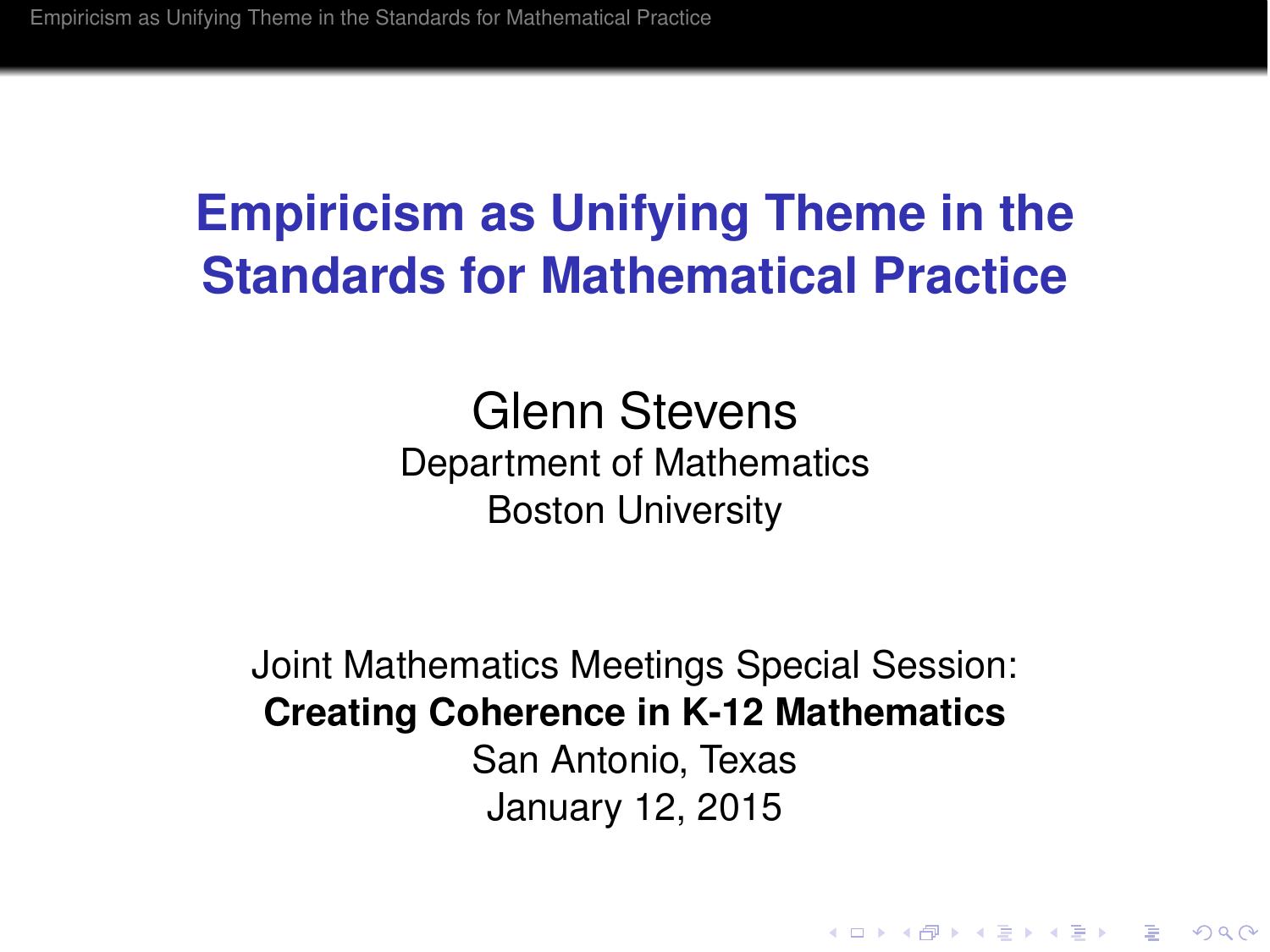# **On the correlation of mathematics with science**

**John Dewey's Laboratory School** at the University of Chicago introduced an experiential philosophy of education based on "hands-on" experiences at the *elementary* level.

#### **But, in 1899, Dewey wrote:**

<span id="page-1-0"></span>"The first person who succeeds in working out the real correlation of mathematics with science and advanced form of manual training, will have done more to simplify the problems of *secondary* education than any other one thing that I can think of."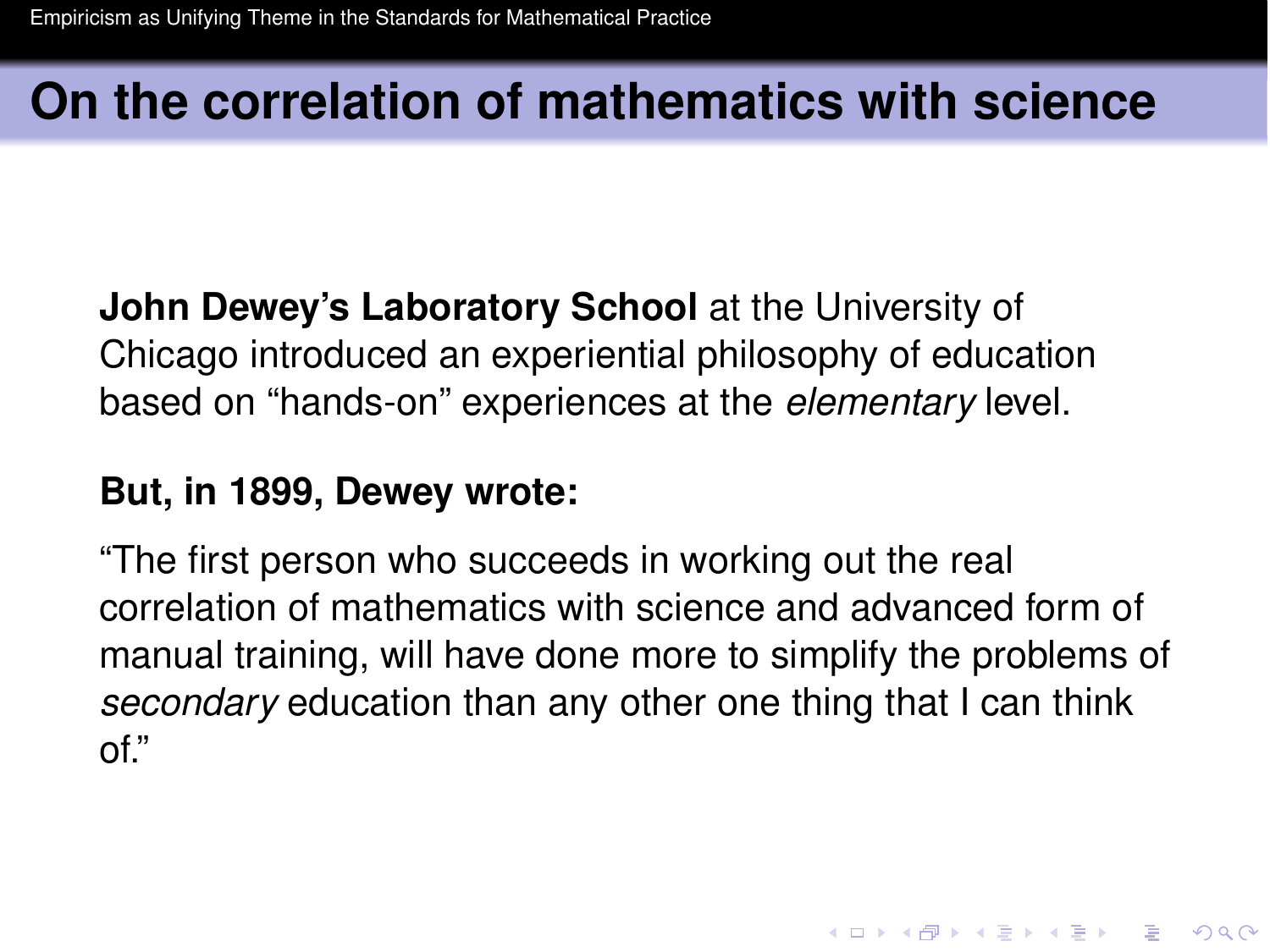# **On the correlation of mathematics with science**

#### **E. H. Moore's "Response"**

In 1903, a few short years after Dewey's "challenge," E. H. Moore, who is often referred to as the father of American mathematics, introduced his own famous laboratory method into the teaching of mathematics—at the *secondary* level. His method included graphical calculation and experimentation in geometry.

While this experiment was eventually abandoned, the underlying ideas that E. H. Moore introduced continue to be influential in American mathematics via the work of his students, R. L. Moore and A. E. Ross, among others.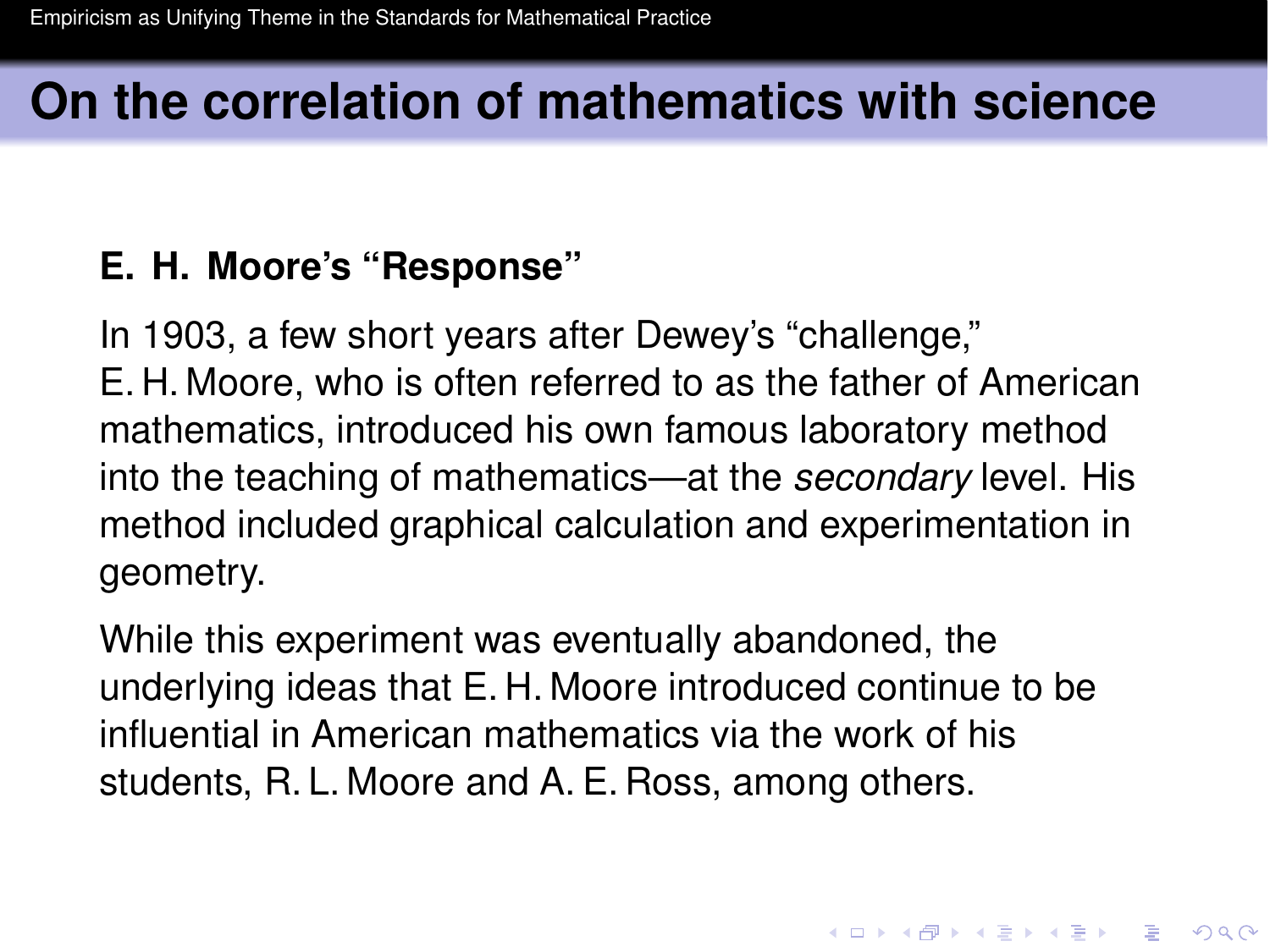# **Induction versus Deduction**

#### **(1) E.H. Moore's Laboratory Method**

"Why should not the student be directed each for himself to set forth a body of geometric fundamental principles on which he would proceed to erect his geometric edifice? This method would be thoroughly practical and at the same time thoroughly scientific. The various students would have different systems of axioms, and the discussions thus arising in the minds of all: precisely what are the functions of the axioms in the theory of geometry."

**KORK ERKER ADAM ADA**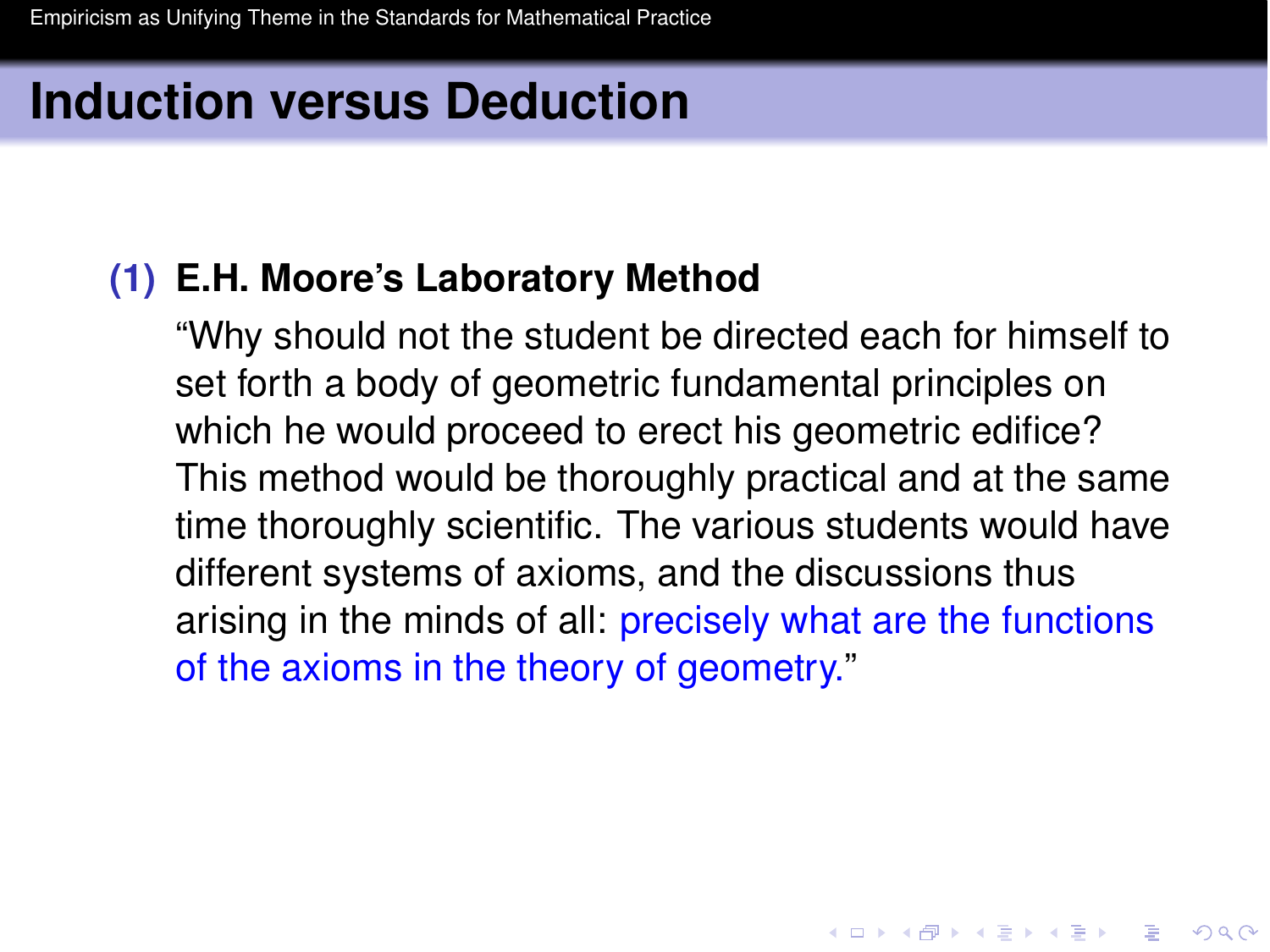# **Induction versus Deduction**

#### **(1) E.H. Moore's Laboratory Method**

"Why should not the student be directed each for himself to set forth a body of geometric fundamental principles on which the would proceed to erect his geometric edifice? This method would be thoroughly practical and at the same time thoroughly scientific. The various students would have different systems of axioms, and the discussions thus arising in the minds of all: precisely what are the functions of the axioms in the theory of geometry."

**(2) Charles Dodgson's theorem: Every triangle is isosceles!**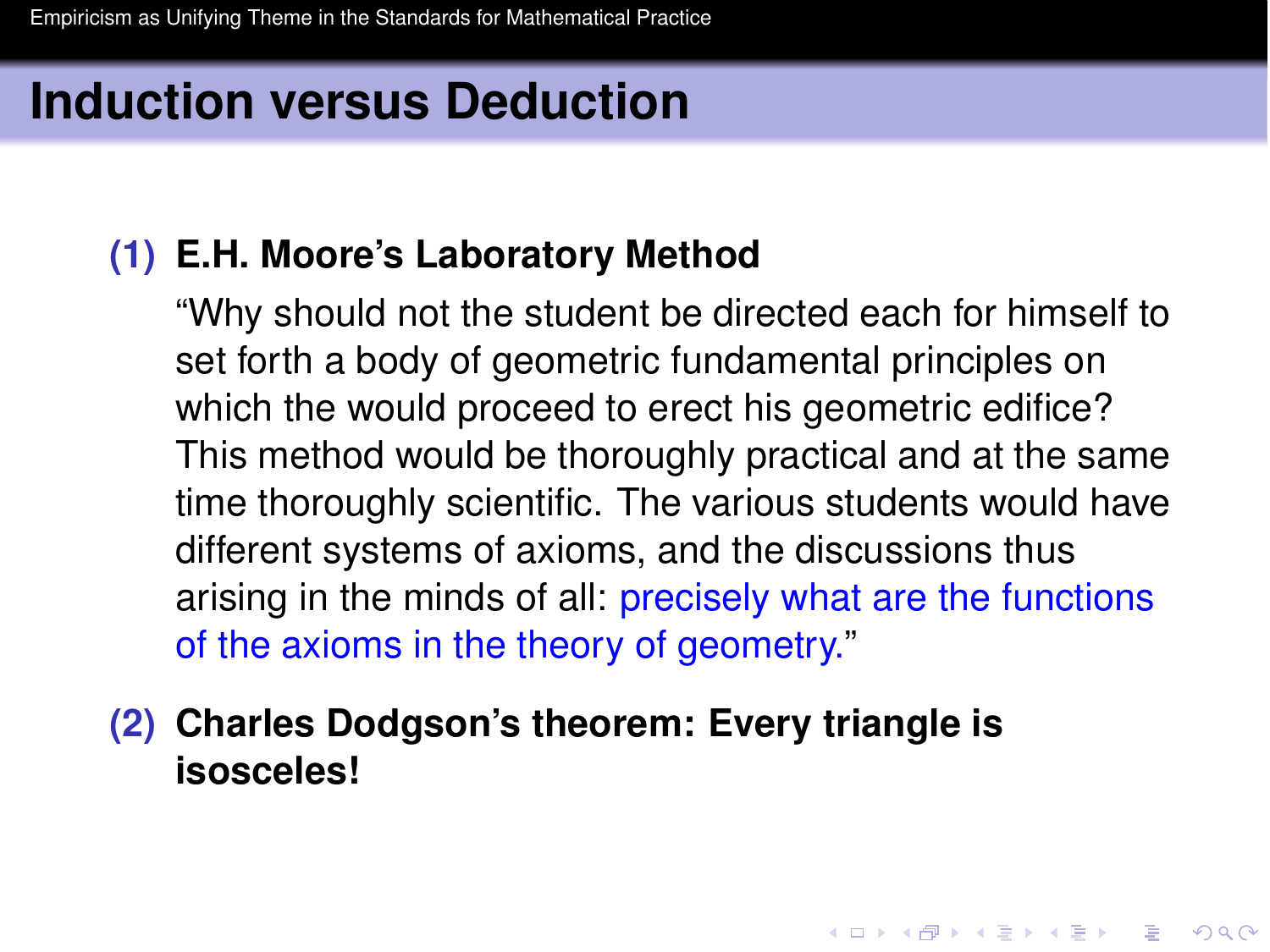### AUTHENTIC MATHEMATICAL EXPERIENCE

#### **Experience first:**

<span id="page-5-0"></span>"It has been observed in every human activity experience comes first, and as this experience grows the need for communication motivates the development of language. Sadly enough, in our classroom practice we place language first and experience second. We worry about what we should say in order to help the student 'understand.' By this we mean to provide the effect of experience through the use of suitably chosen words. Not unexpectedly, the effect is at best a very pale image of the real thing."

Arnold Ross

**KORK ERKEY EL POLO**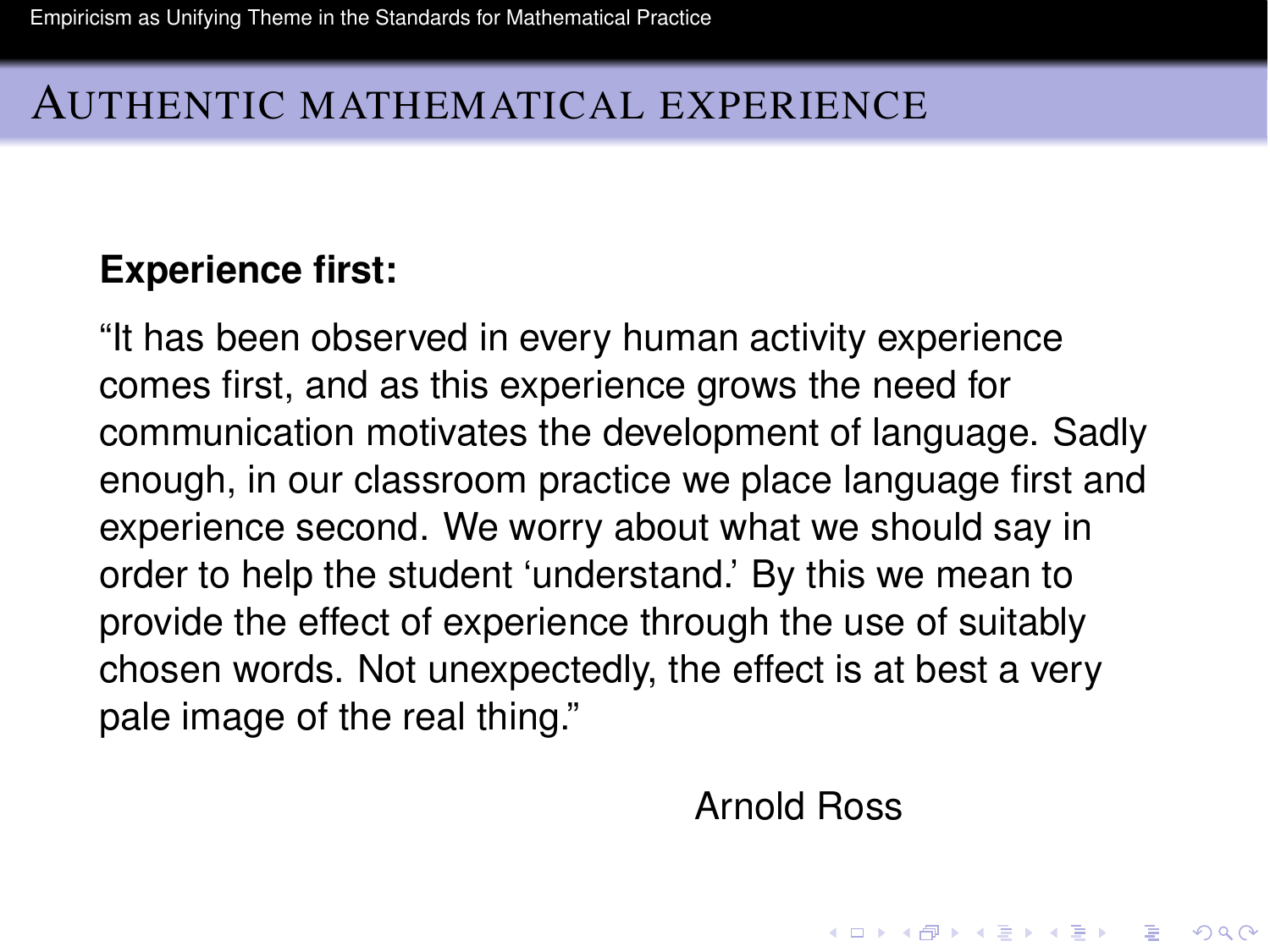### BELIEFS ABOUT THE NATURE OF MATHEMATICS

- Mathematics is natural
	- The empirical nature of mathematics
	- People do mathematics naturally
- Mathematics exists independent of us
	- We can perform experiments
	- We can test ideas and decide for ourselves
- Experience precedes formality
	- "Meaning" is determined by experience
	- Definitions and theorems are capstones
	- Language is a tool for coming to terms with experience
- Mathematics is the science of structure
	- Operations, order
	- Shape
	- **Continuity**
	- Transformation
- Mathematics is the art of figuring thin[gs](#page-5-0) [ou](#page-7-0)[t](#page-5-0)  $\frac{1}{2}$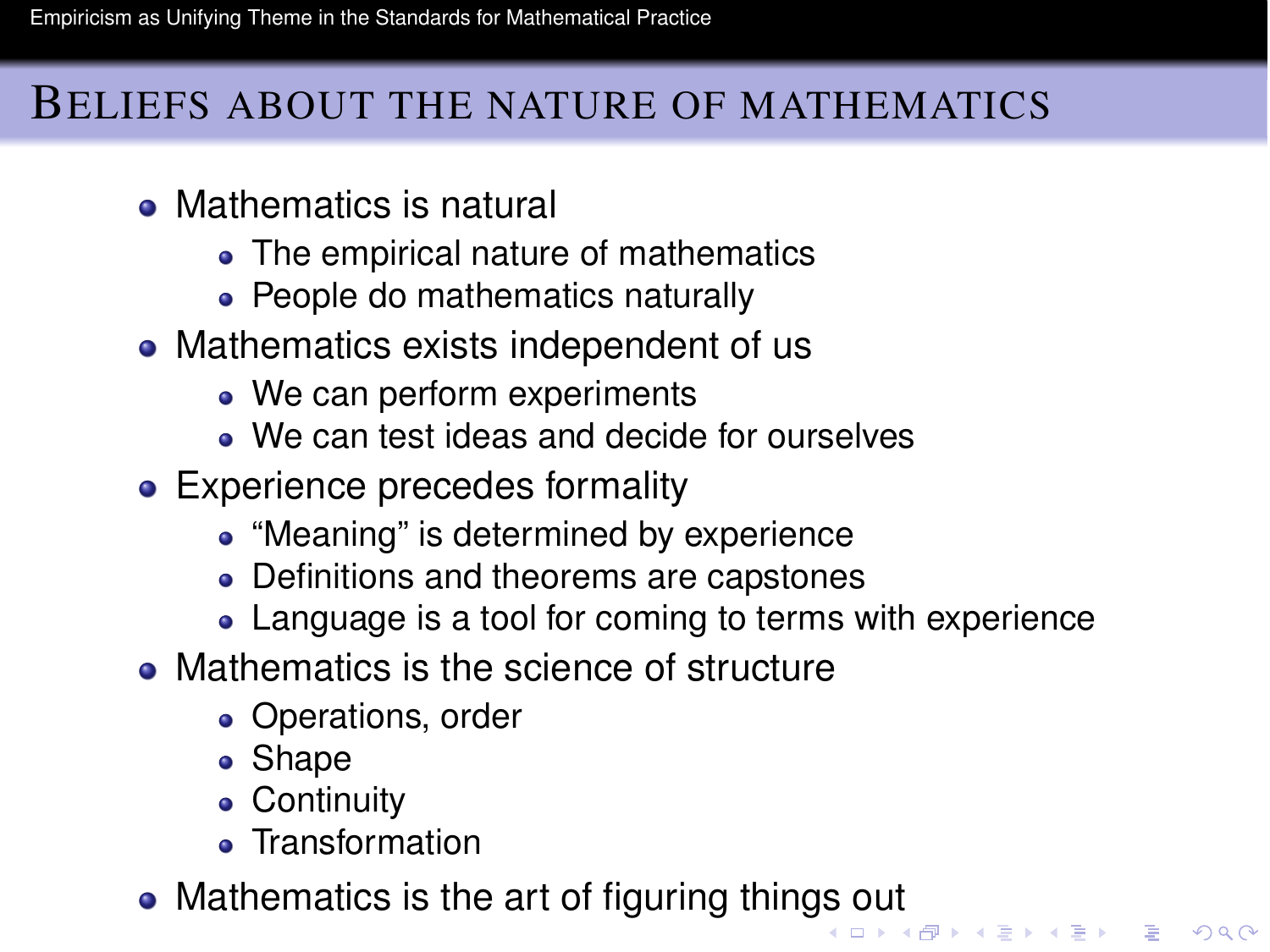### THE FOCUS ON MATHEMATICS ACADEMY

### **The Focus on Mathematics Academy is a Collaboration of**

- Boston University, Boston College, UMass Lowell
- Education Development Center, Inc. (EDC)
- Math for America Boston (MfAB)
- Boston area school districts

### **working to support a community of**

- Teachers,
- Educators, and
- **Mathematicians**

### <span id="page-7-0"></span>**to close the gap between school mathematics and mathematics as a scientific discipline.**

**KORK ERKER ADAM ADA**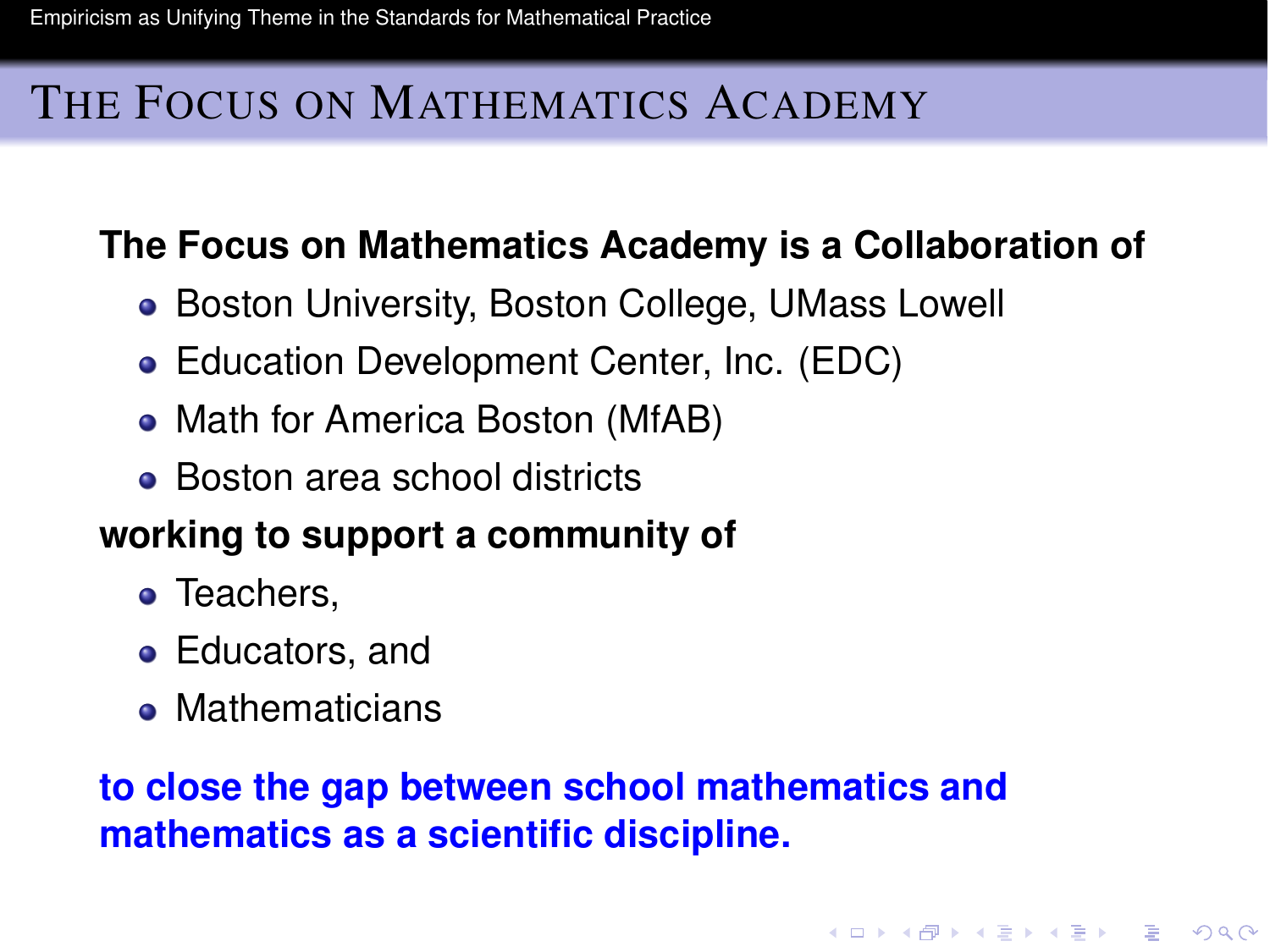### THE FOCUS ON MATHEMATICS ACADEMY

### **A community of mathematical practice that has been evolving for almost 25 years.**

- A Targeted Math and Science Partnership (MSP)
	- established in 2003
	- with funding by the National Science Foundation
- Rooted in *PROMYS for Teachers*, initiated in 1989 and deeply influenced by Arnold Ross.
- Phase II research beginning in 2009
- DRK12 funding to develop measures of secondary teachers' algebraic habits of mind
- Noyce Projects at Boston University and Boston College with MfA Boston in support of Master Teacher Leaders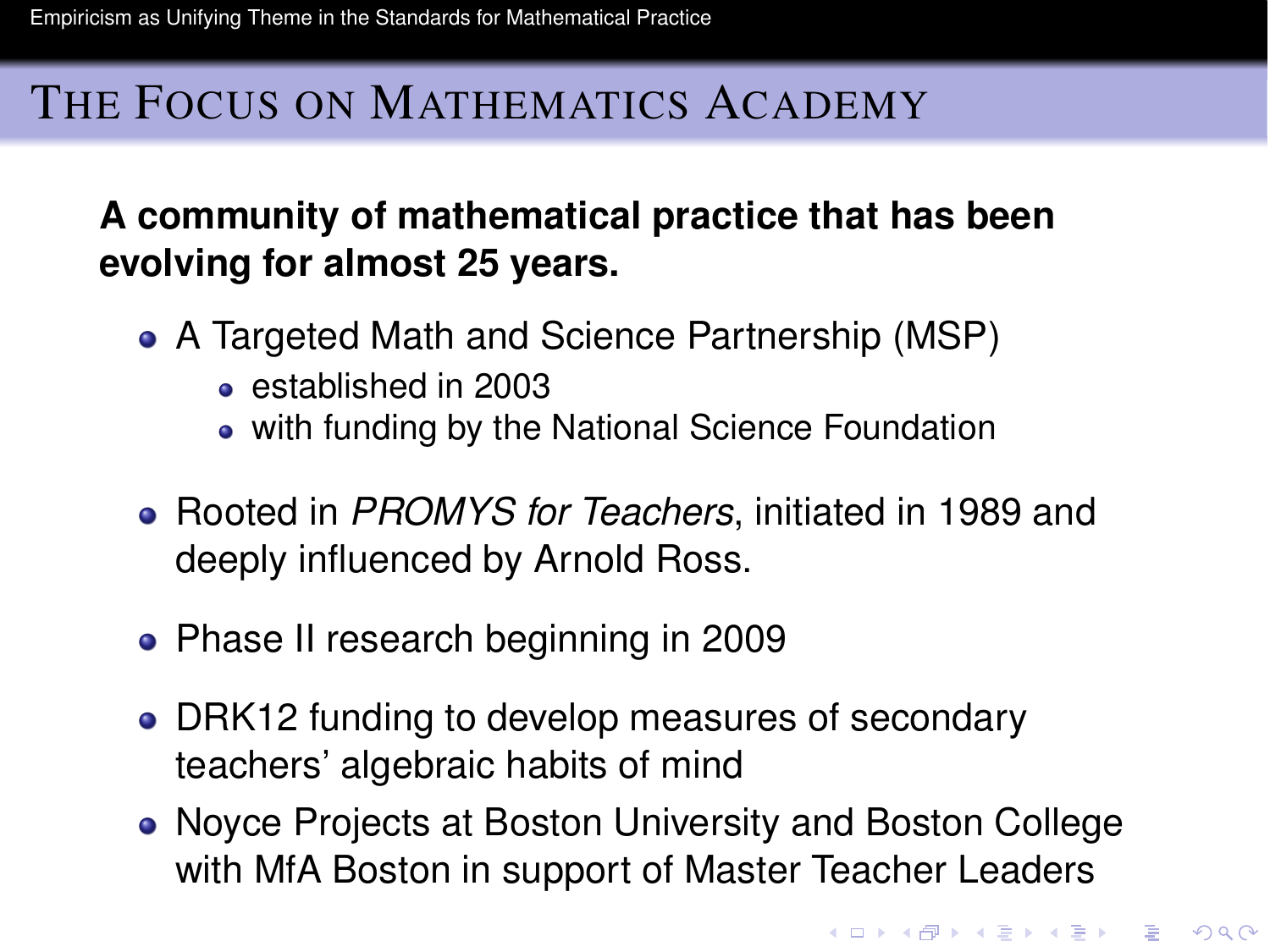# WORK TO DATE: *Focus on Mathematics* PROGRAMS

### **The Focus on Mathematics Academy has established**

- **Study Groups**
- **Seminars and colloquia**
- A graduate degree program at Boston University
	- Master of Mathematics for Teacing (MMT)
- Summer Institutes e.g. **PROMYS**
- Mathematics fairs and Mathematics Expo for students
- Research collaboratives
- Tools for Assessing Secondary Teachers Algebraic Habits of Mind

**KORK ERKER ADAM ADA** 

**Teachers in leadership roles throughout**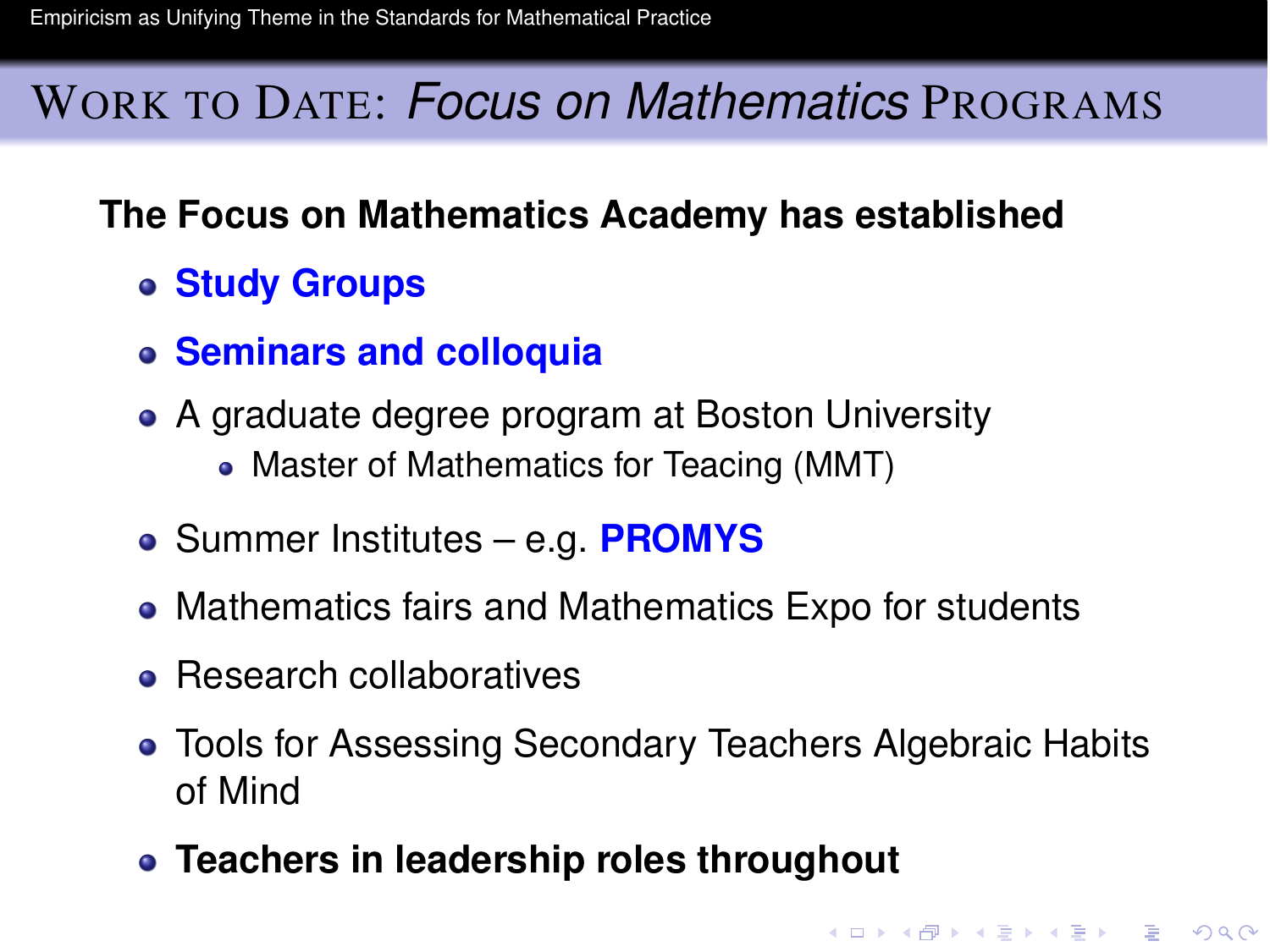# TYPICAL FEATURES OF AN FOM MATHEMATICAL **EXPERIENCE**

- Engagement in mathematics
- Teachers working together with each other, with educators, and with mathematicians

**KORK ERKER ADAM ADA** 

- The central role of experience
	- empirical basis of mathematical knowledge
	- **personal experience as quide for exploration**
- Sharing ideas with others
	- in writing
	- in seminars
- Questioning answers
- $\bullet$  Low threshold high ceiling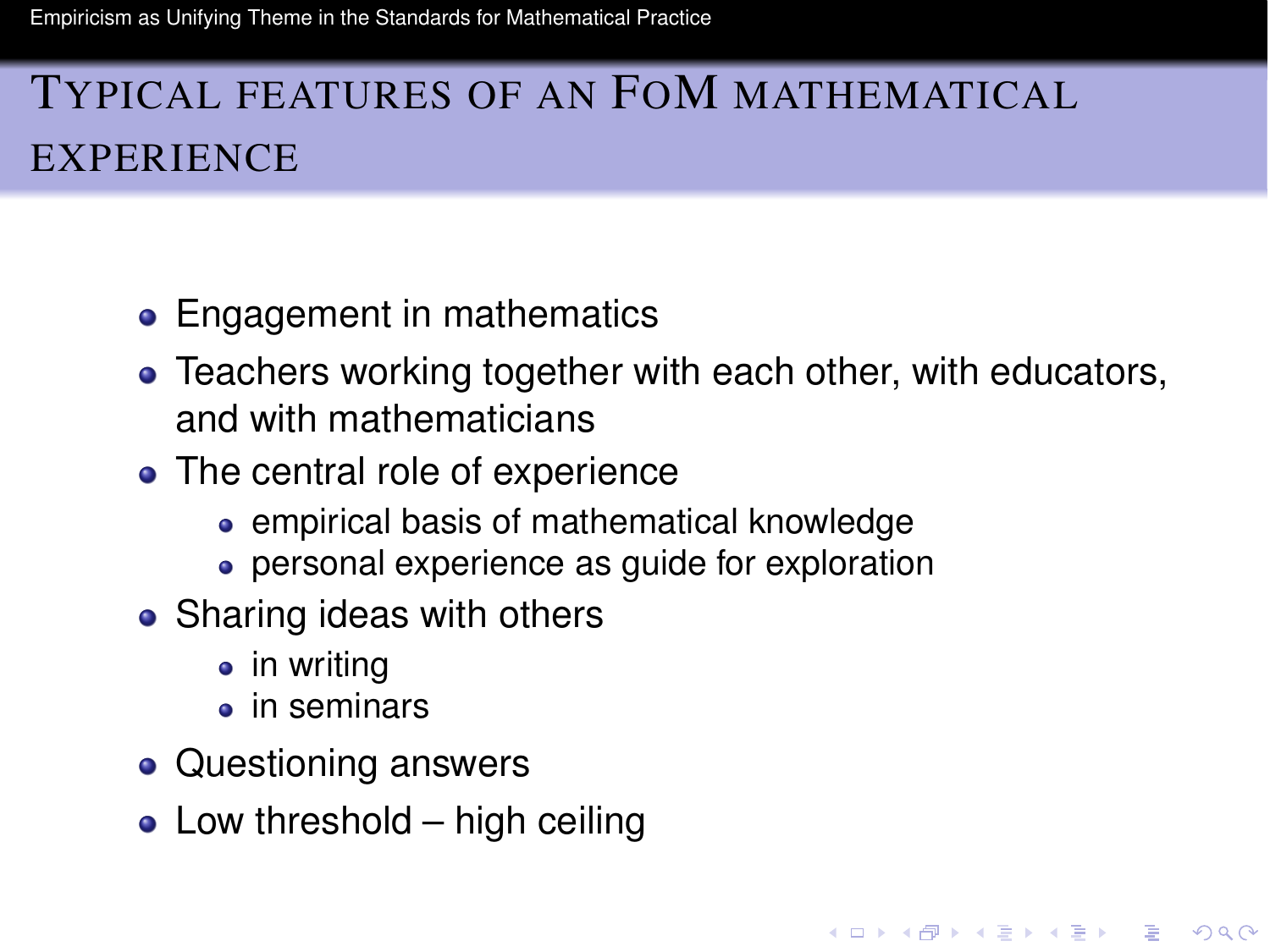# **Some Odd Sums**

**Some Odd Sums**

K ロ ▶ K @ ▶ K 할 ▶ K 할 ▶ .. 할 .. 990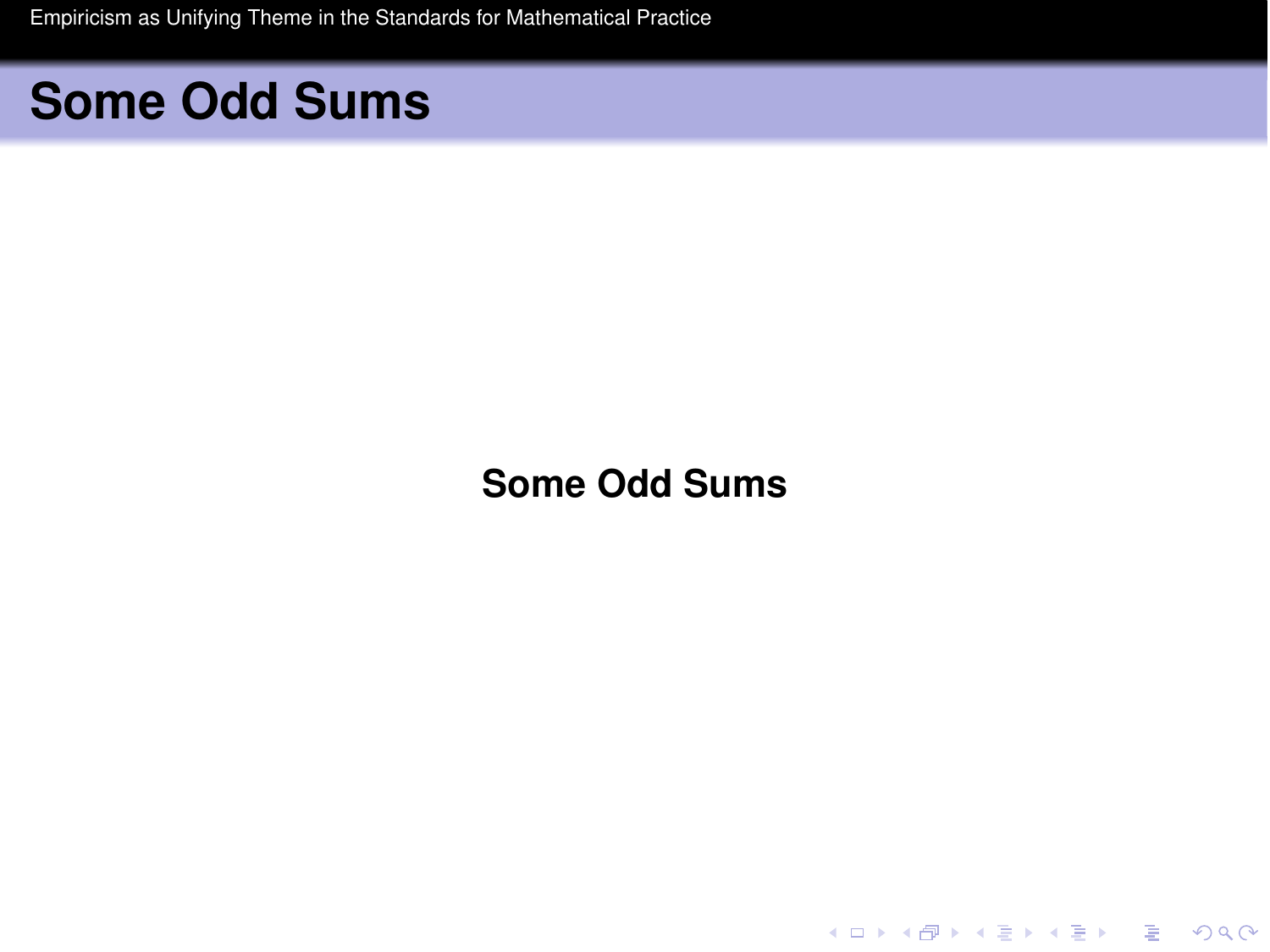# **Some Odd Sums**

#### $1 = 1$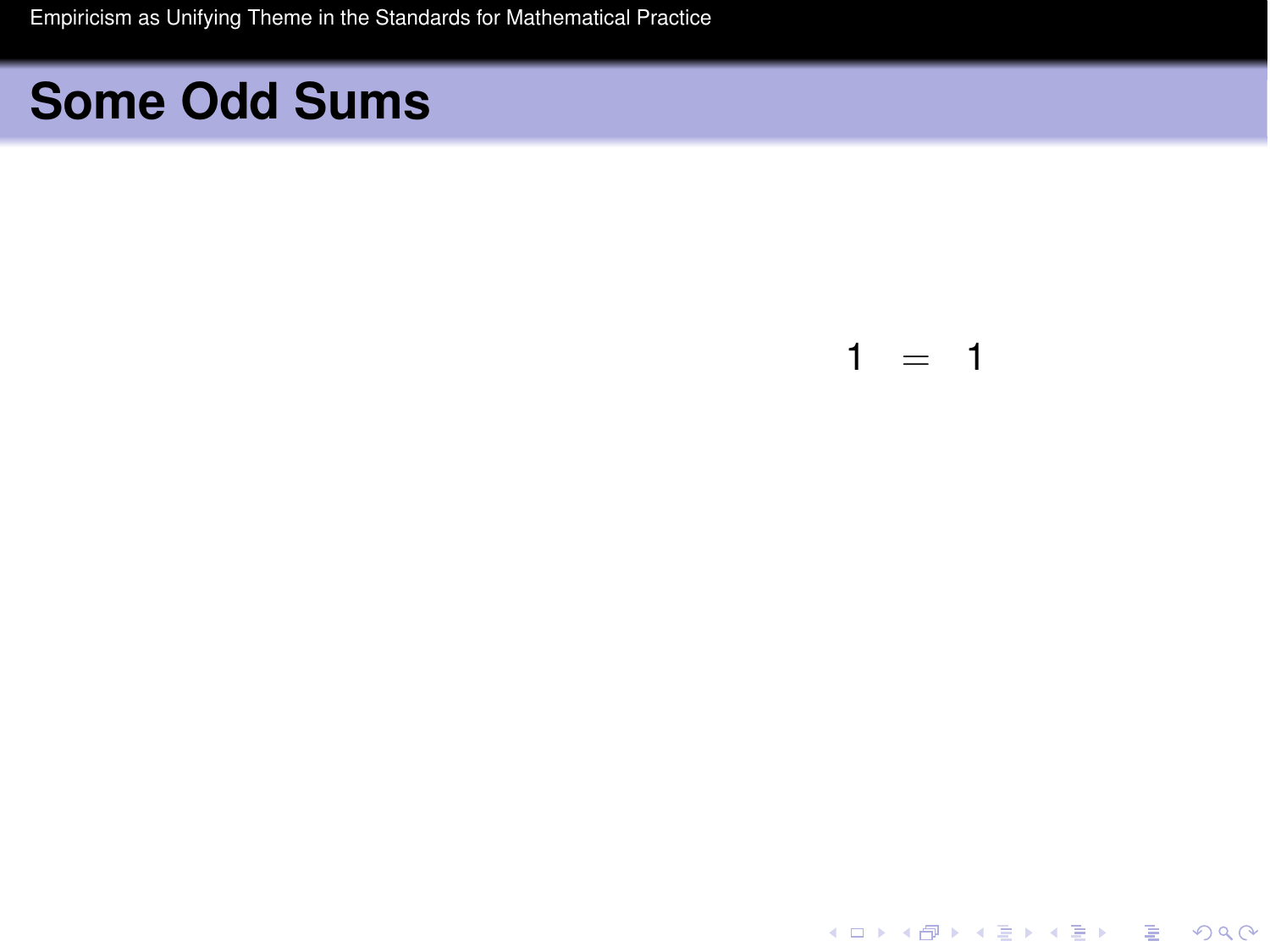# **Some Odd Sums**

 $\begin{array}{rcl} 1 & = & 1 \\ 1+3 & = & 4 \end{array}$ 

 $\sim$   $\sim$   $\sim$   $\sim$   $\sim$   $\sim$ 

K ロ ▶ K @ ▶ K 할 ▶ K 할 ▶ .. 할 .. 990

 $\cdots$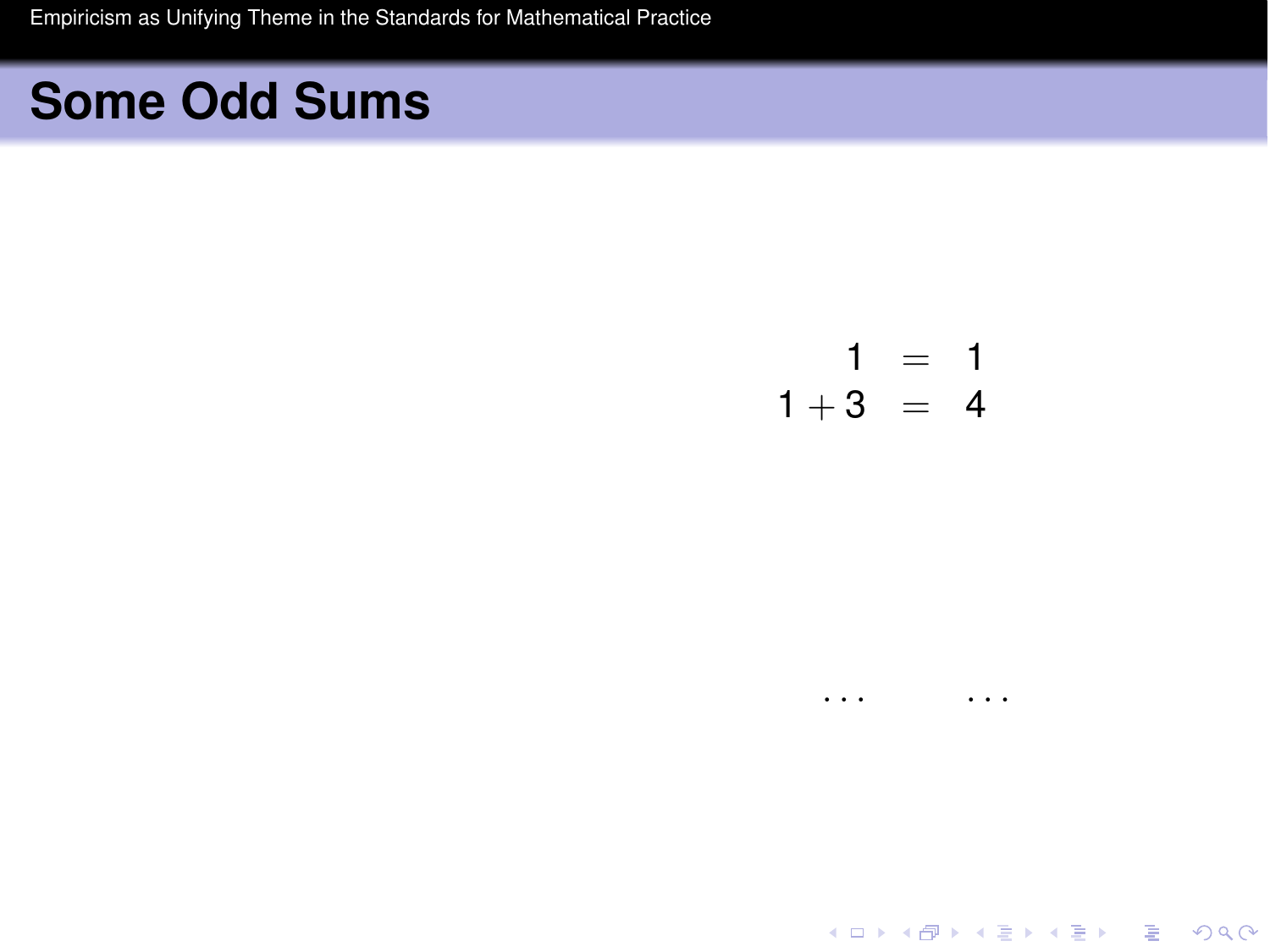$$
1 = 1 \n1+3 = 4 \n1+3+5 = 9
$$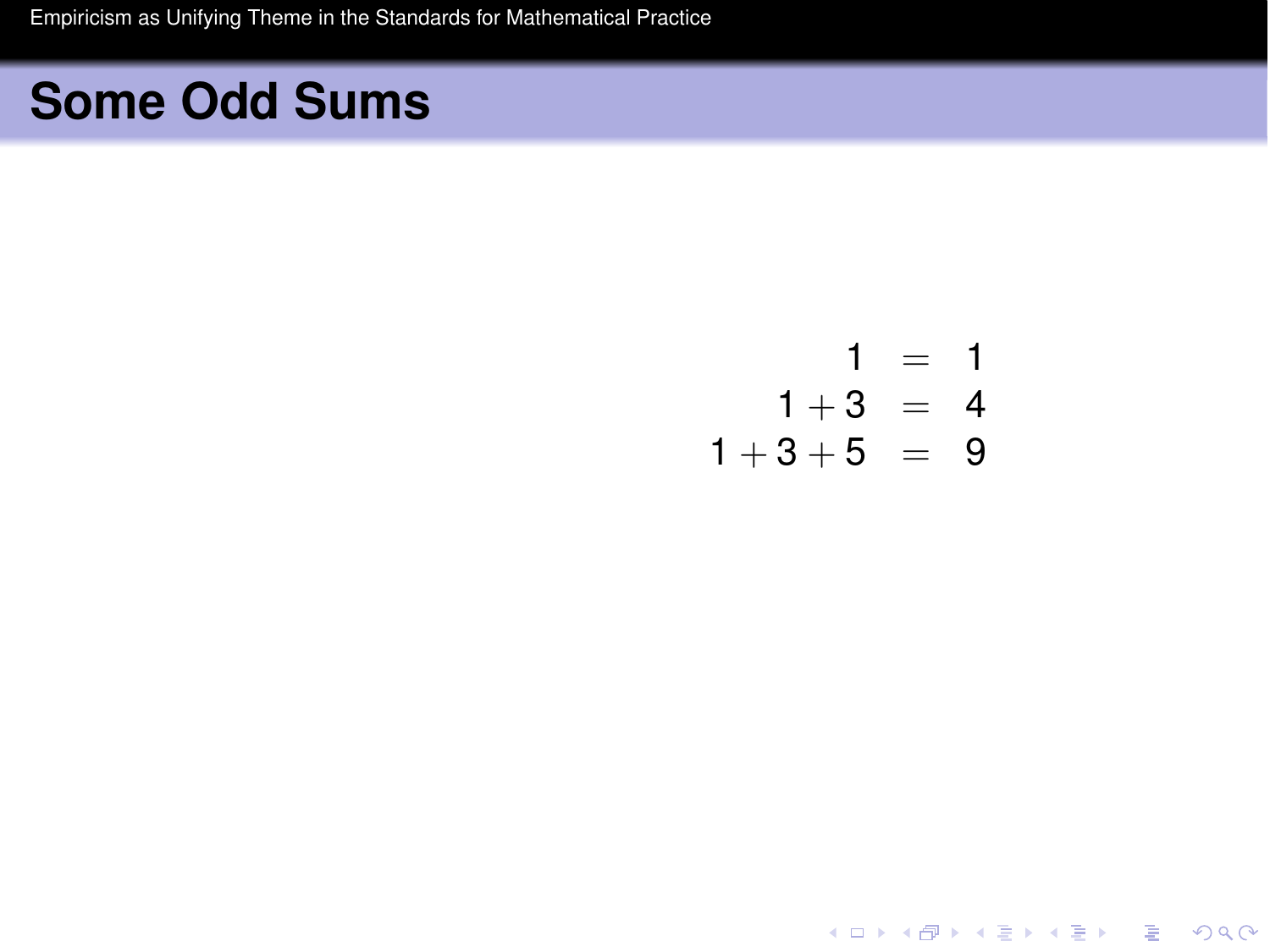$$
1 = 1
$$
  
\n
$$
1 + 3 = 4
$$
  
\n
$$
1 + 3 + 5 = 9
$$
  
\n
$$
1 + 3 + 5 + 7 = 16
$$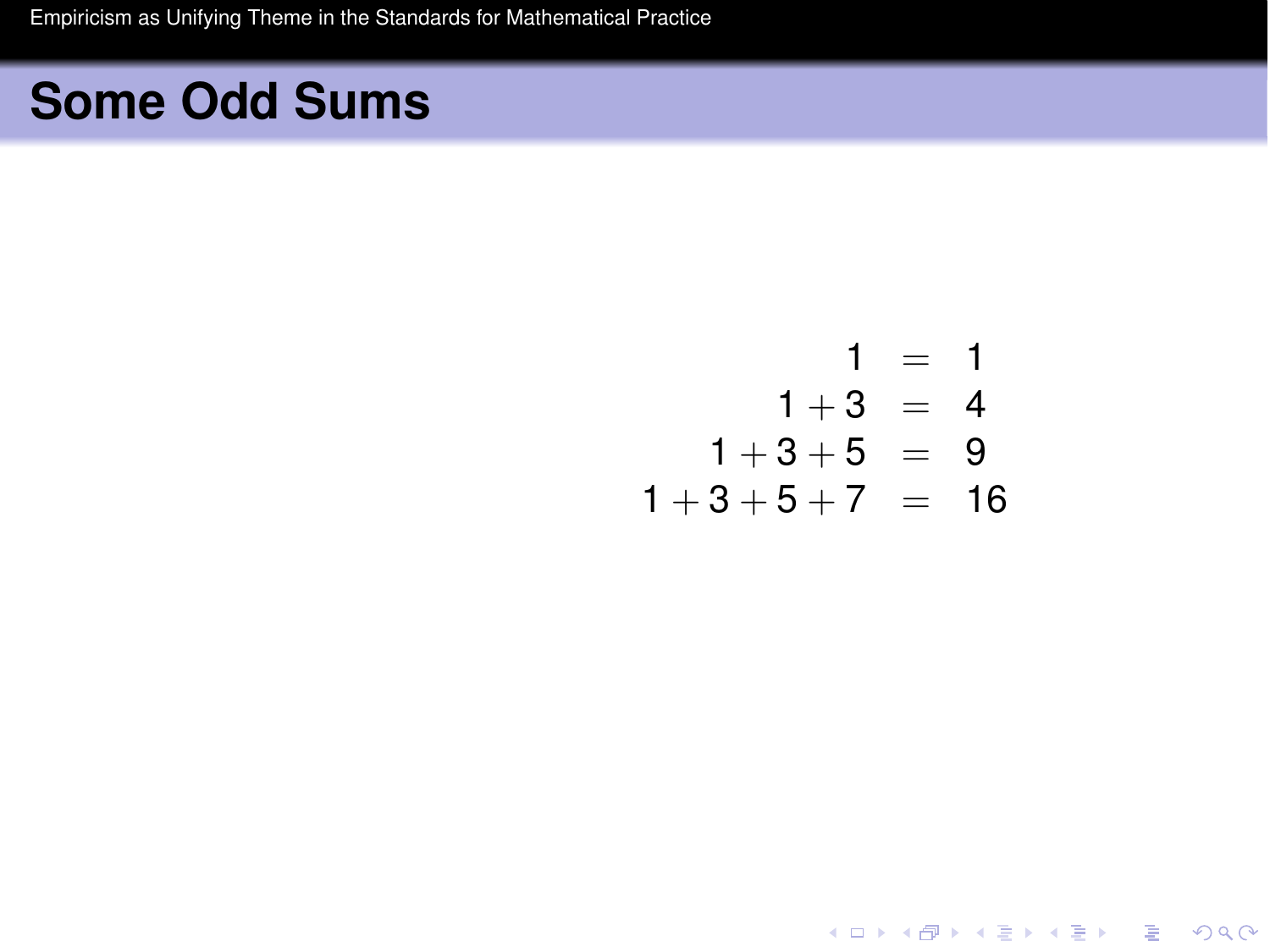$$
1 = 1
$$
  
\n
$$
1 + 3 = 4
$$
  
\n
$$
1 + 3 + 5 = 9
$$
  
\n
$$
1 + 3 + 5 + 7 = 16
$$
  
\n
$$
1 + 3 + 5 + 7 + 9 = 25
$$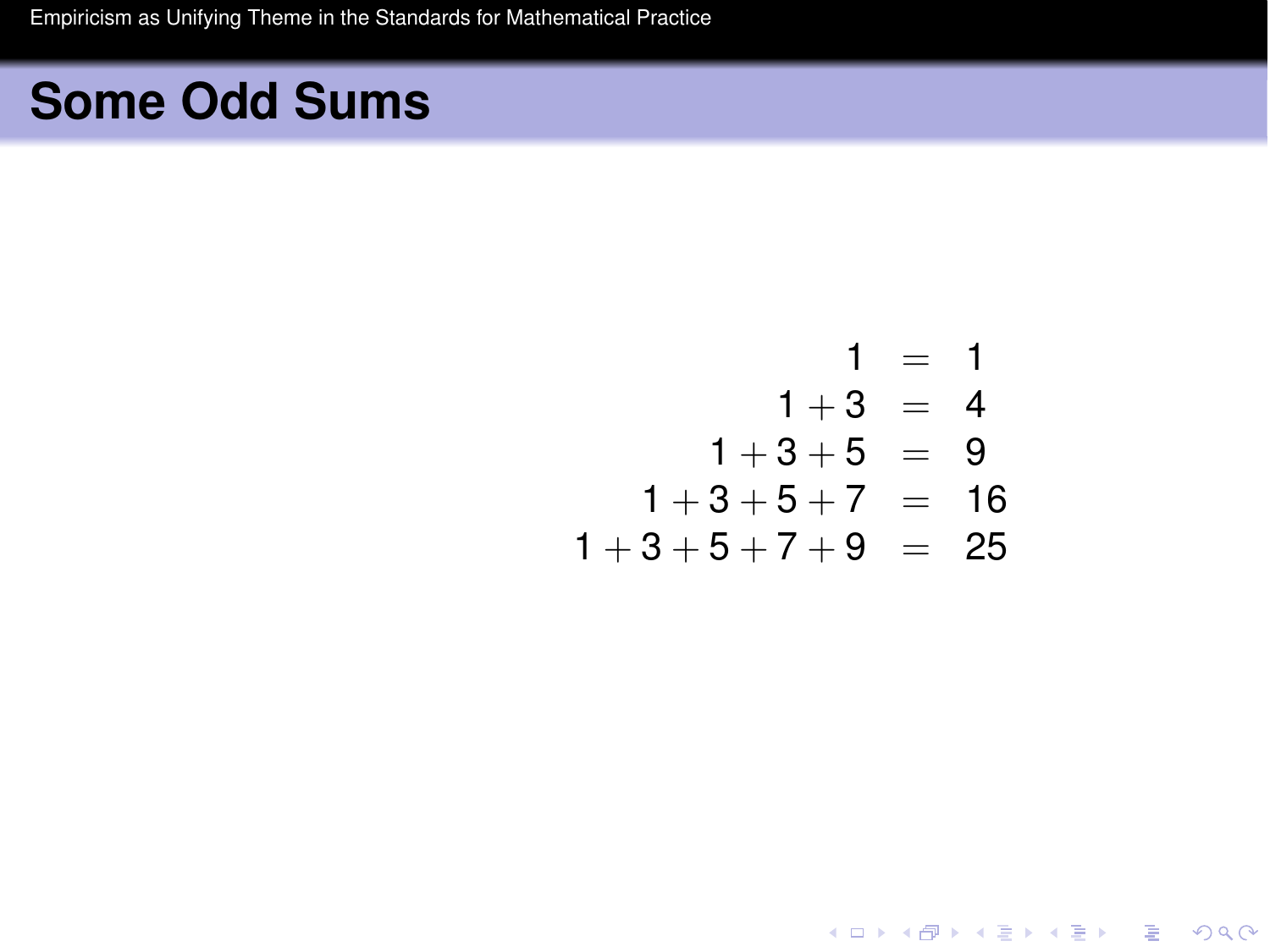$$
1 = 1
$$
  
\n
$$
1+3 = 4
$$
  
\n
$$
1+3+5 = 9
$$
  
\n
$$
1+3+5+7 = 16
$$
  
\n
$$
1+3+5+7+9 = 25
$$
  
\n
$$
1+3+5+7+9+11 = 36
$$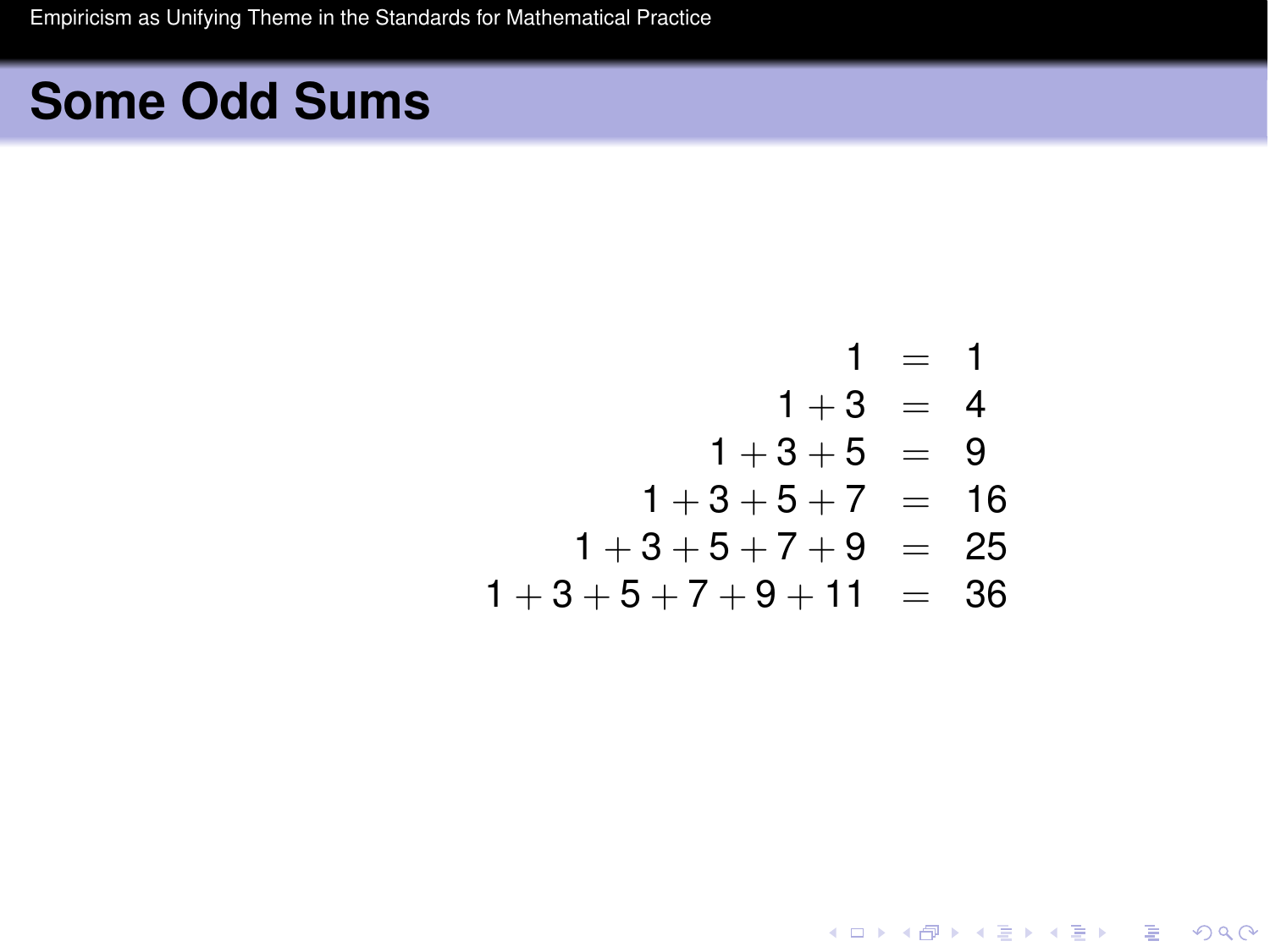$1 = 1$  $1+3 = 4$  $1+3+5 = 9$  $1+3+5+7 = 16$  $1+3+5+7+9 = 25$  $1+3+5+7+9+11 = 36$  $1+3+5+7+9+11+13 = 49$ 

 $\ddots$ 

**KORKARA KERKER DAGA**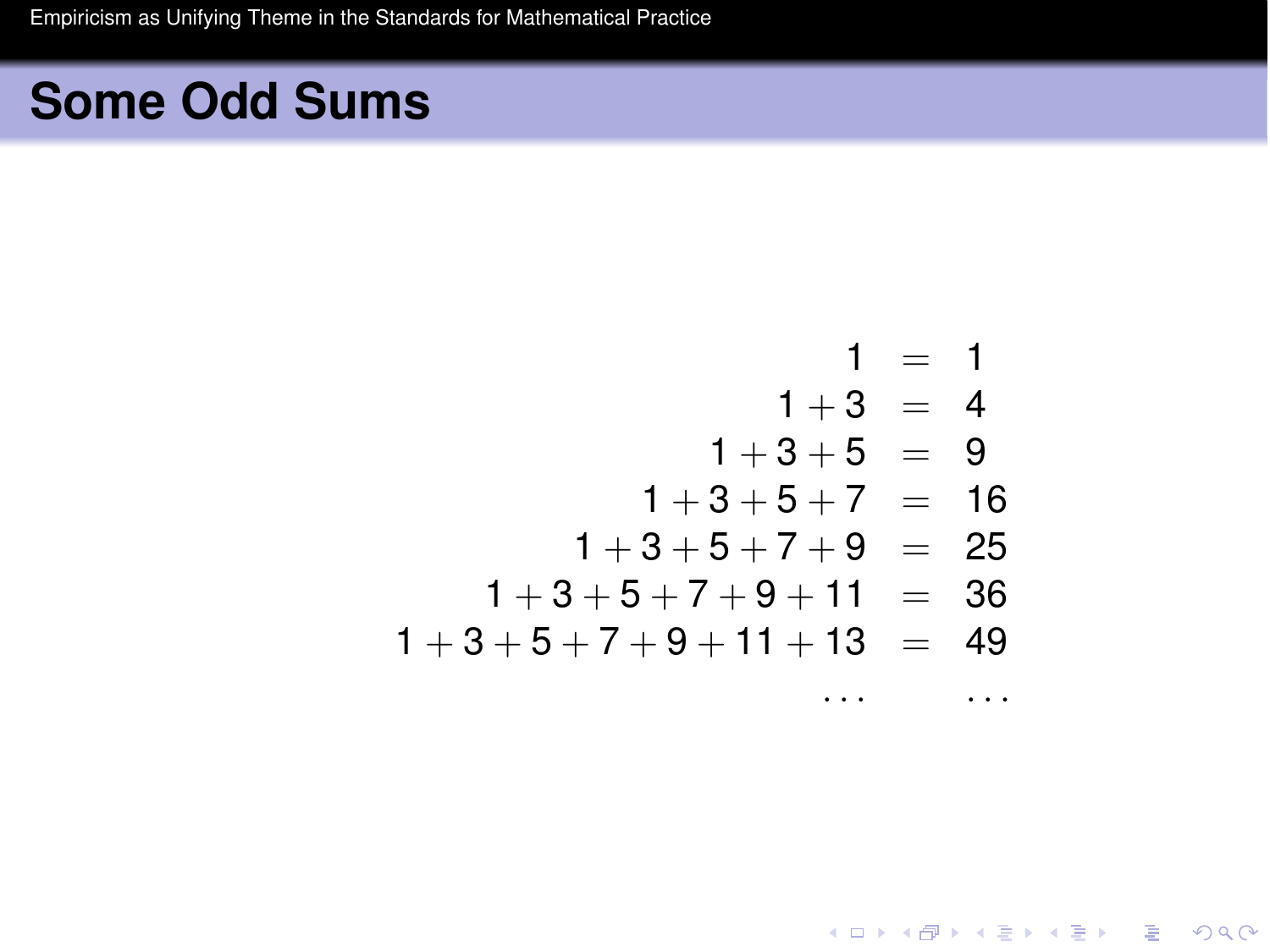$$
1 = 1
$$
  
\n
$$
1 + 3 = 4
$$
  
\n
$$
1 + 3 + 5 = 9
$$
  
\n
$$
1 + 3 + 5 + 7 = 16
$$
  
\n
$$
1 + 3 + 5 + 7 + 9 = 25
$$
  
\n
$$
1 + 3 + 5 + 7 + 9 + 11 = 36
$$
  
\n
$$
1 + 3 + 5 + 7 + 9 + 11 + 13 = 49
$$
  
\n...  
\n
$$
1 + 3 + 5 + 7 + 9 + 11 + 13 + \dots + (2n - 1) = ??
$$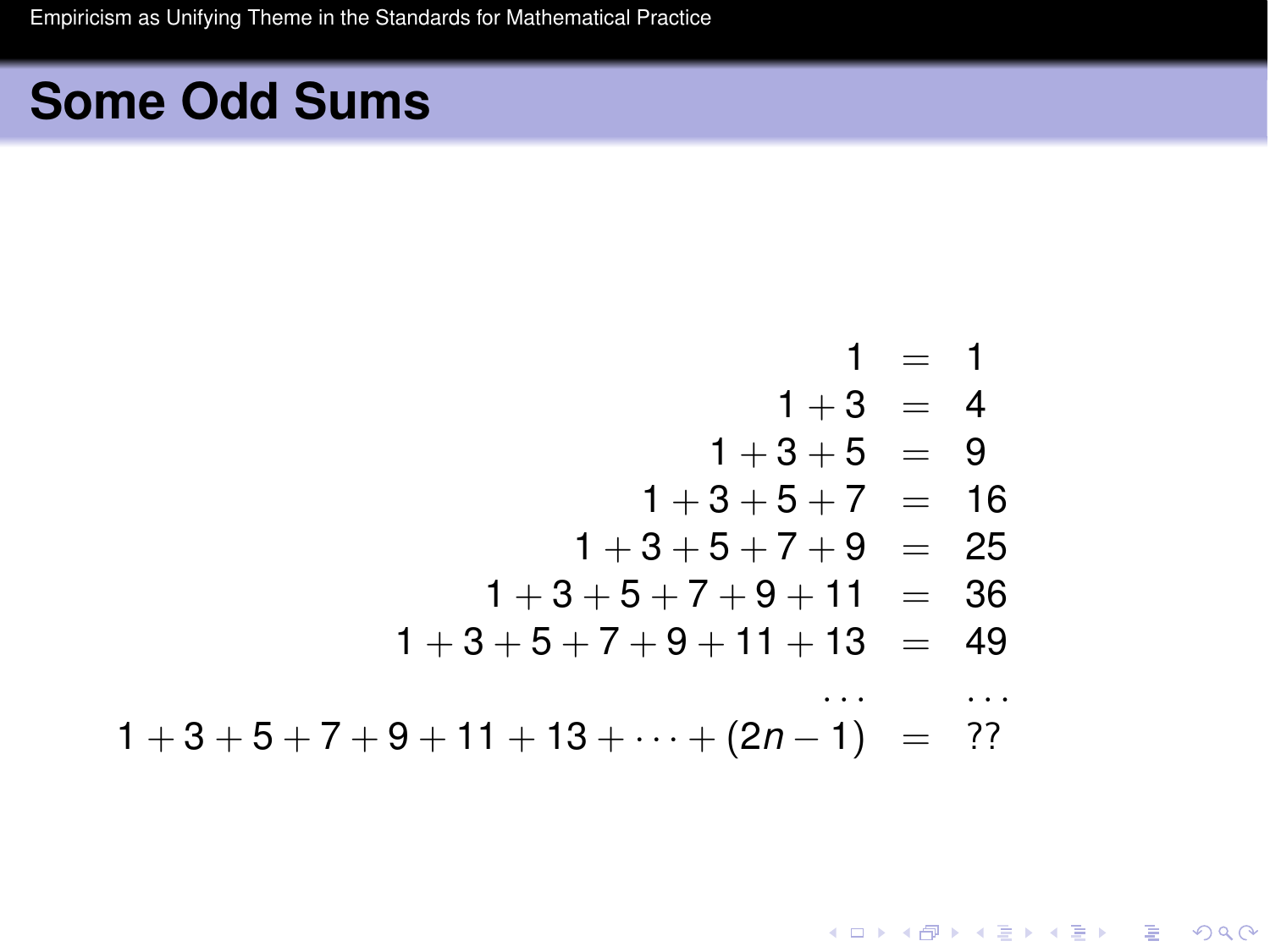$$
1 = 1
$$
\n
$$
1 + 3 = 4
$$
\n
$$
1 + 3 + 5 = 9
$$
\n
$$
1 + 3 + 5 + 7 = 16
$$
\n
$$
1 + 3 + 5 + 7 + 9 = 25
$$
\n
$$
1 + 3 + 5 + 7 + 9 + 11 = 36
$$
\n
$$
1 + 3 + 5 + 7 + 9 + 11 + 13 = 49
$$
\n...  
\n
$$
1 + 3 + 5 + 7 + 9 + 11 + 13 + \dots + (2n - 1) = n2
$$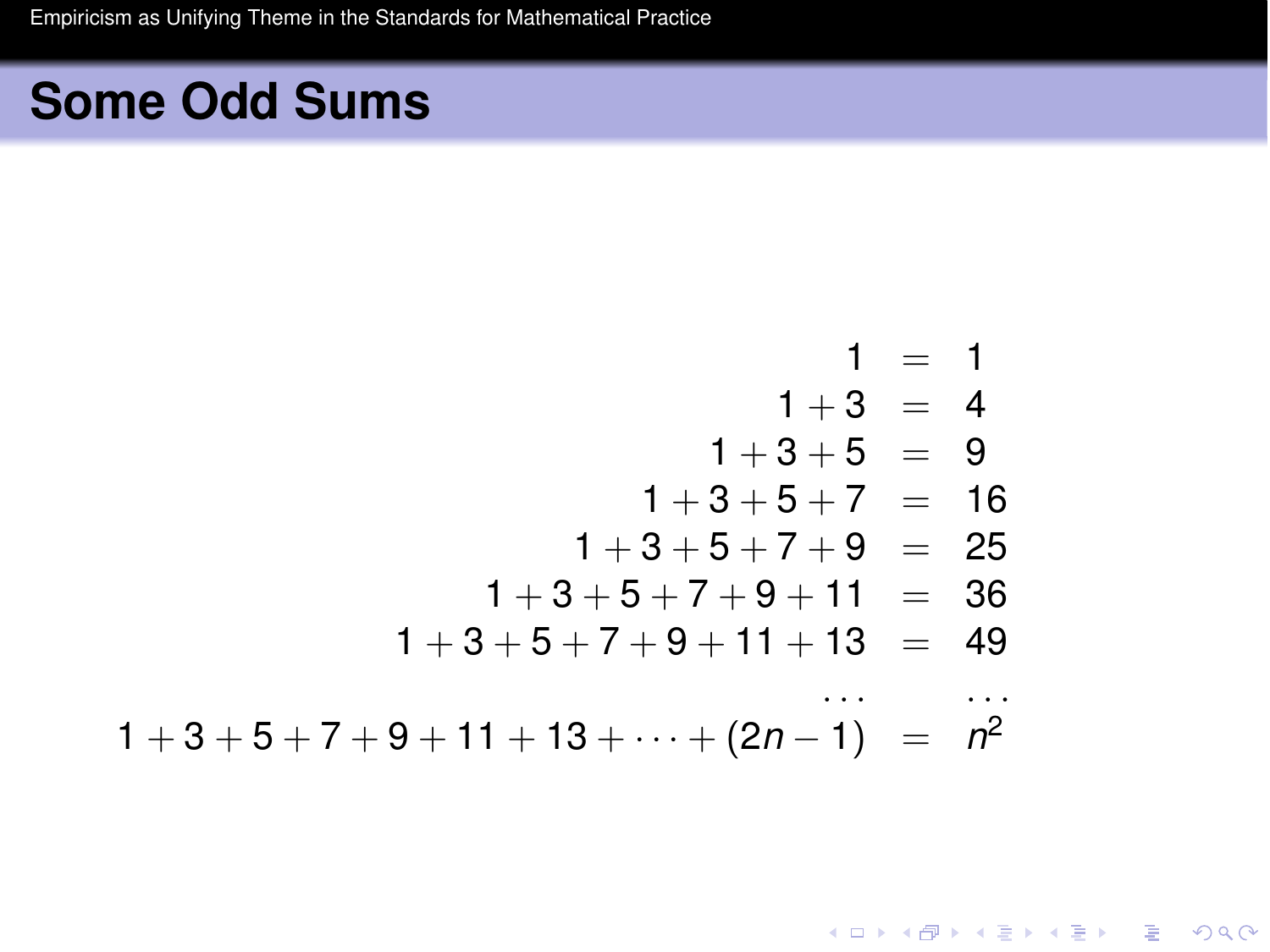# A SAMPLE SEMINAR

**(About 15 teachers attended a recent seminar at BU)**

**The morning session:** Teachers talking about their classroom experiences.

- Catching up
	- Informal conversation over morning coffee and bagels.
	- Comparing notes on what's going on in different districts/schools
- Teachers gave presentations about activities they have recently used in their classrooms

**The afternoon session:** Work together on common topic: in this case, recursively defined functions on the non-negative integers.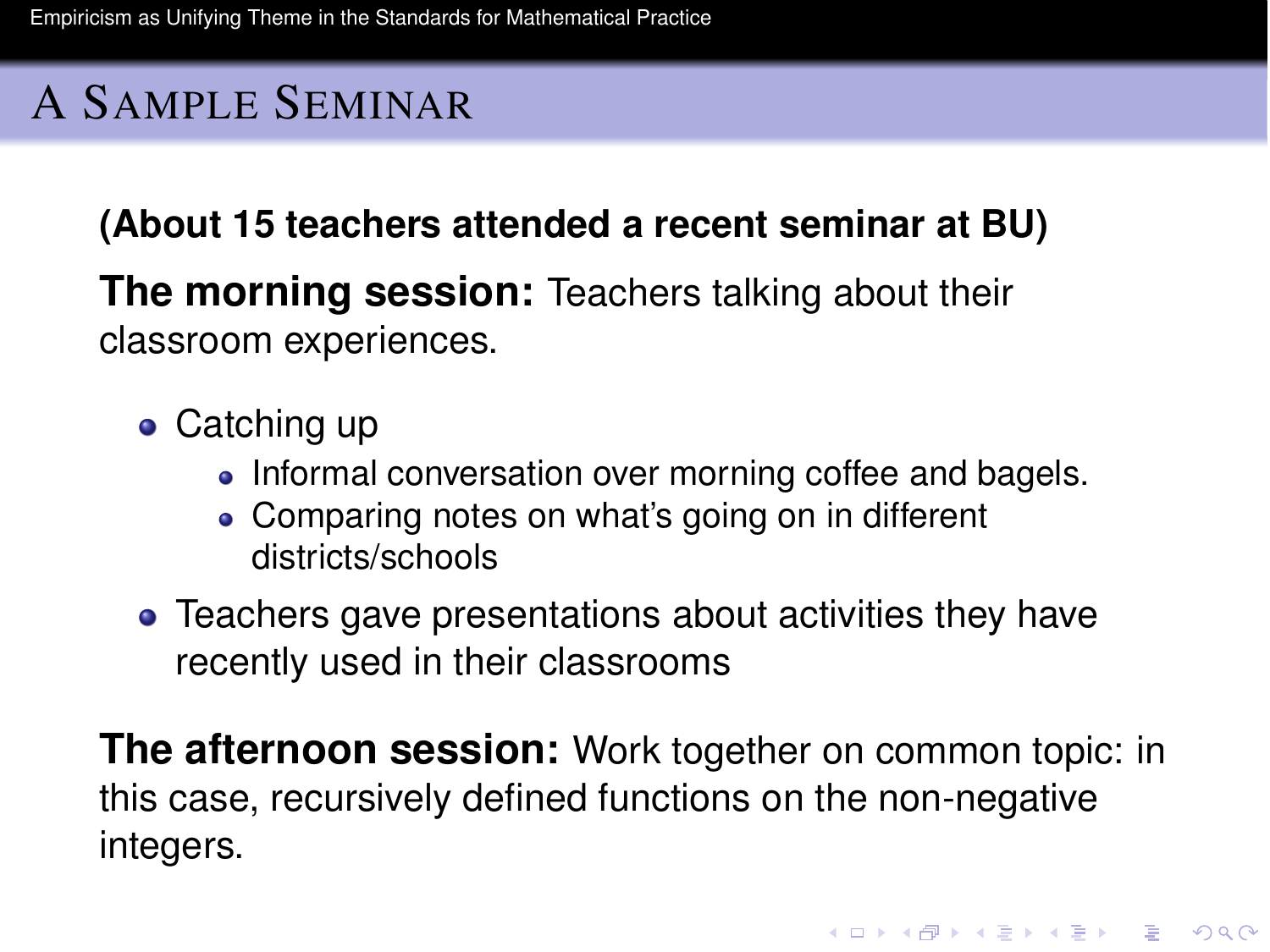# THE MORNING SESSION:

A Lawrence Middle School Teacher talked about some problems she showed her students about sums of consecutive integers:

### **In how many ways can a positive integer be written as a sum of consecutive positive integers?**

Experimentation: If  $r(n) =$  the number of ways  $\dots$ , then

*r*(2) = 1 : 2 = 2 *r*(3) = 2 : 3 = 3 = 1 + 2 *r*(4) = 1 : 4 = 4 *r*(5) = 2 : 5 = 5 = 2 + 3 *r*(6) = 2 : 6 = 6 = 1 + 2 + 3 *r*(9) = 3 : 9 = 9 = 2 + 3 + 4 = 4 + 5 *r*(15) = 4 : 15 = 15 = 4 + 5 + 6 = 1 + 2 + 3 + 4 + 5 = 7 + 8 *r*(45) = 6 :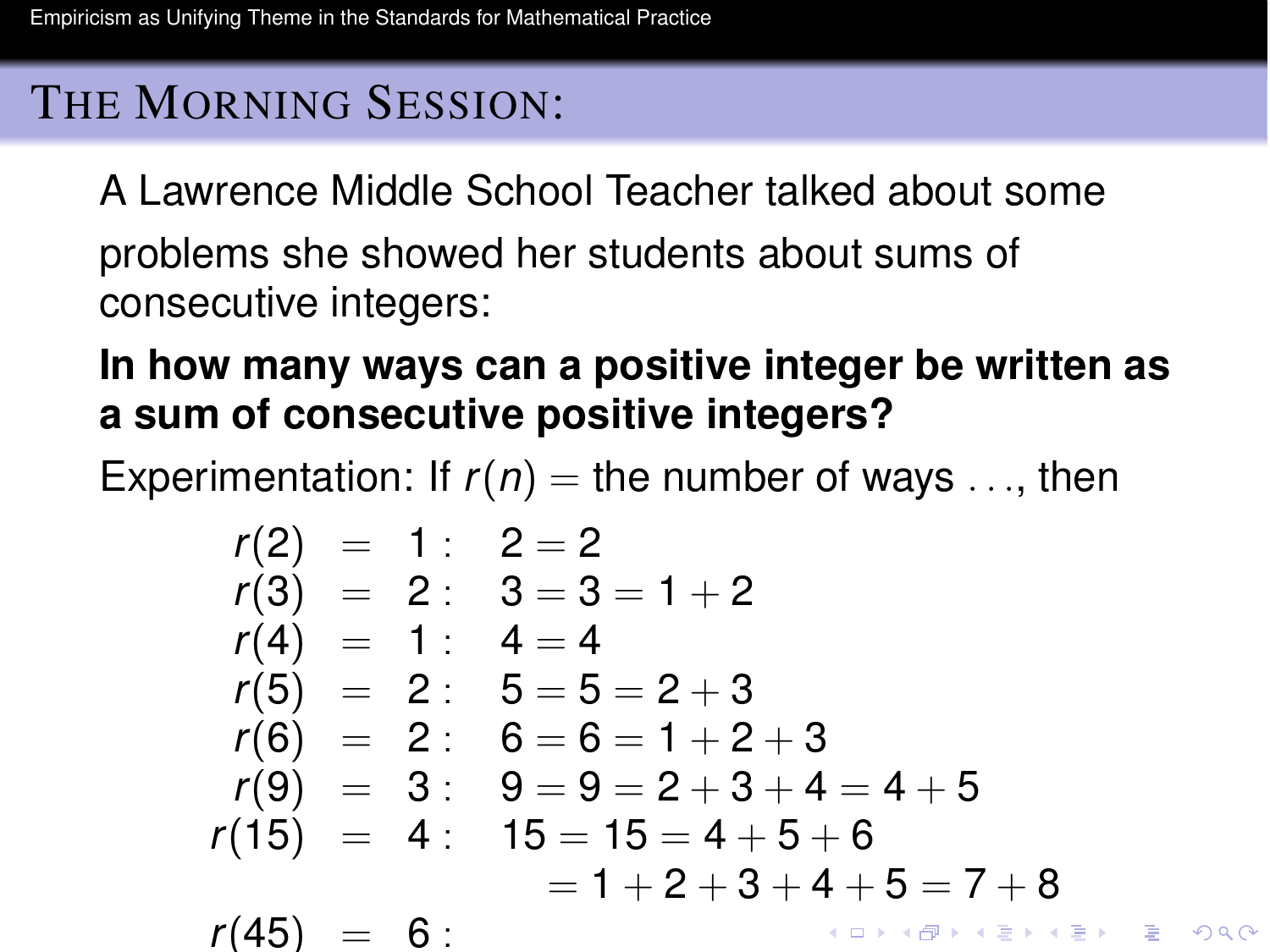### THE MORNING SESSION:

A Boston Teacher wrote the following on the board:

$$
\sqrt{(2i)^3} \cdot \sqrt{2i} = \sqrt{(2i)^3} \cdot \sqrt{(2i)^1} = \sqrt{(2i)^4} = \sqrt{16} = 4
$$

and also

$$
\sqrt{(2i)^3} \cdot \sqrt{2i} = (2i)^{3/2} \cdot (2i)^{1/2} = (2i)^{3/2+1/2} = (2i)^2 = -4
$$

**KORK ERKER ADAM ADA** 

What's going on? How can  $\sqrt{(2i)^3}\cdot\sqrt{2i}$  be both 4 and  $-4?$ 

How can I make sense of this for my students?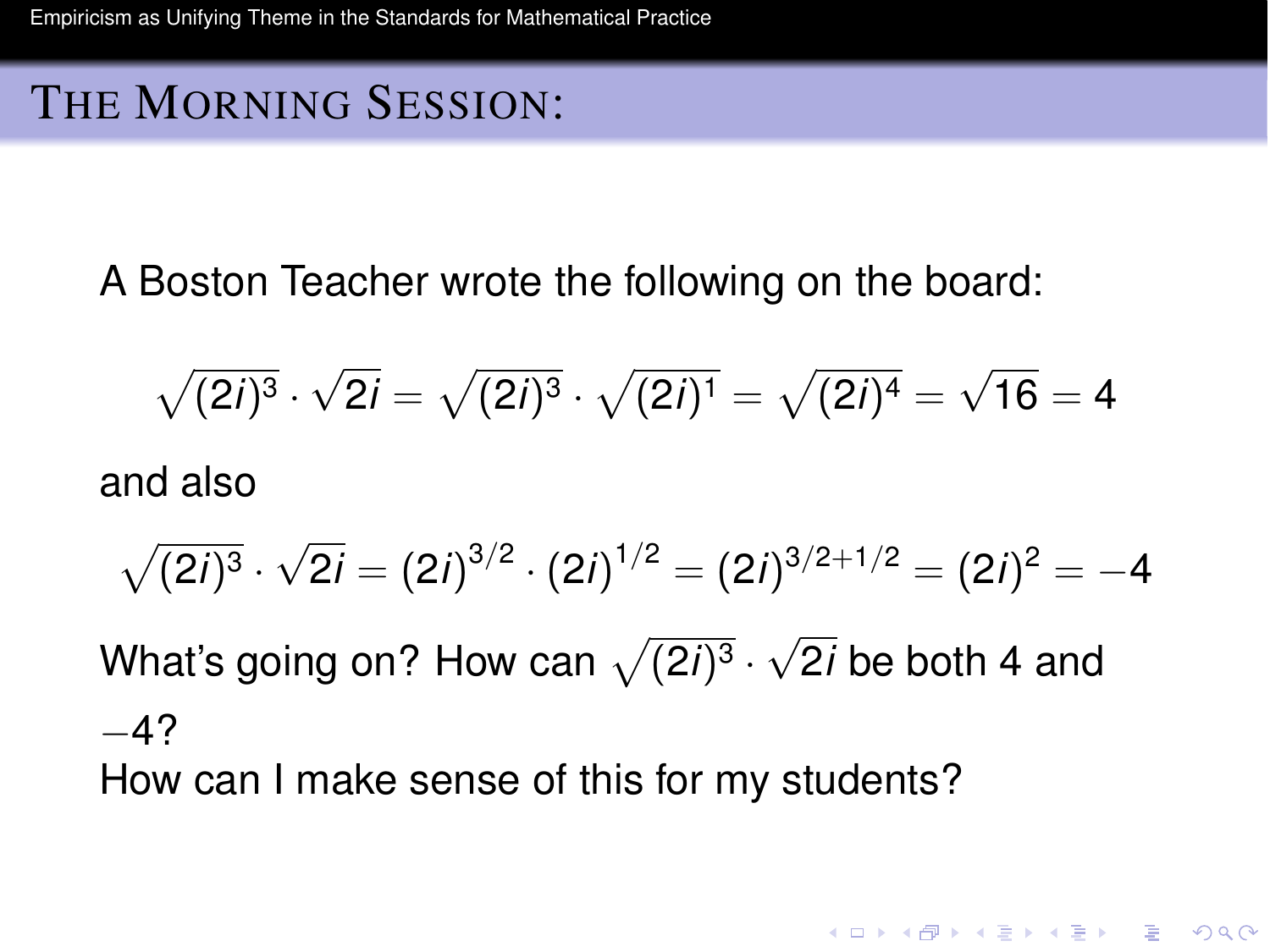### THE MORNING SESSION:

A Los Angeles Teacher talked about her experience doing topology at PCMI the previous summer

• Posed questions about what one gets by gluing the edges of a square following various rules;

KEL KALEY KEY E NOO

Showed us "Dirac's belt trick".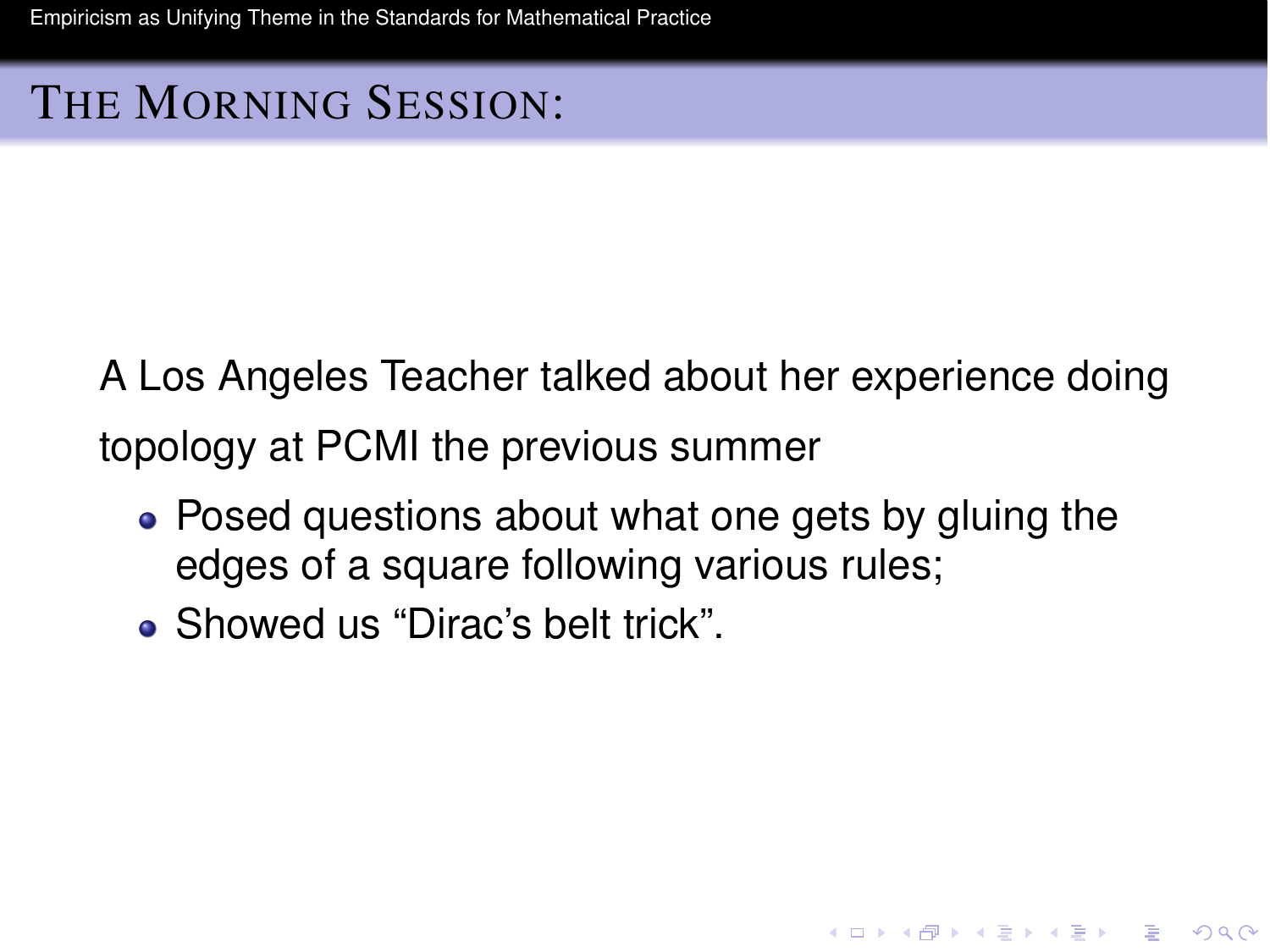### THE AFTERNONON SESSION:

Exploration of recursively defined functions

- Recurrence
	- Arithmetic and Geometric sequences
	- Use technology to generate data
- **Linear Recurrence** 
	- Fibonacci-like sequences

$$
f(0) = 2\n f(1) = 3\n f(n) = 3f(n-1) - 2f(n-2) \text{ if } n \ge 2
$$

The sequence looks like this:

$$
2, 3, 5, 9, 17, 33, 65, 129, \ldots,
$$

KEL KALEY KEY E NOO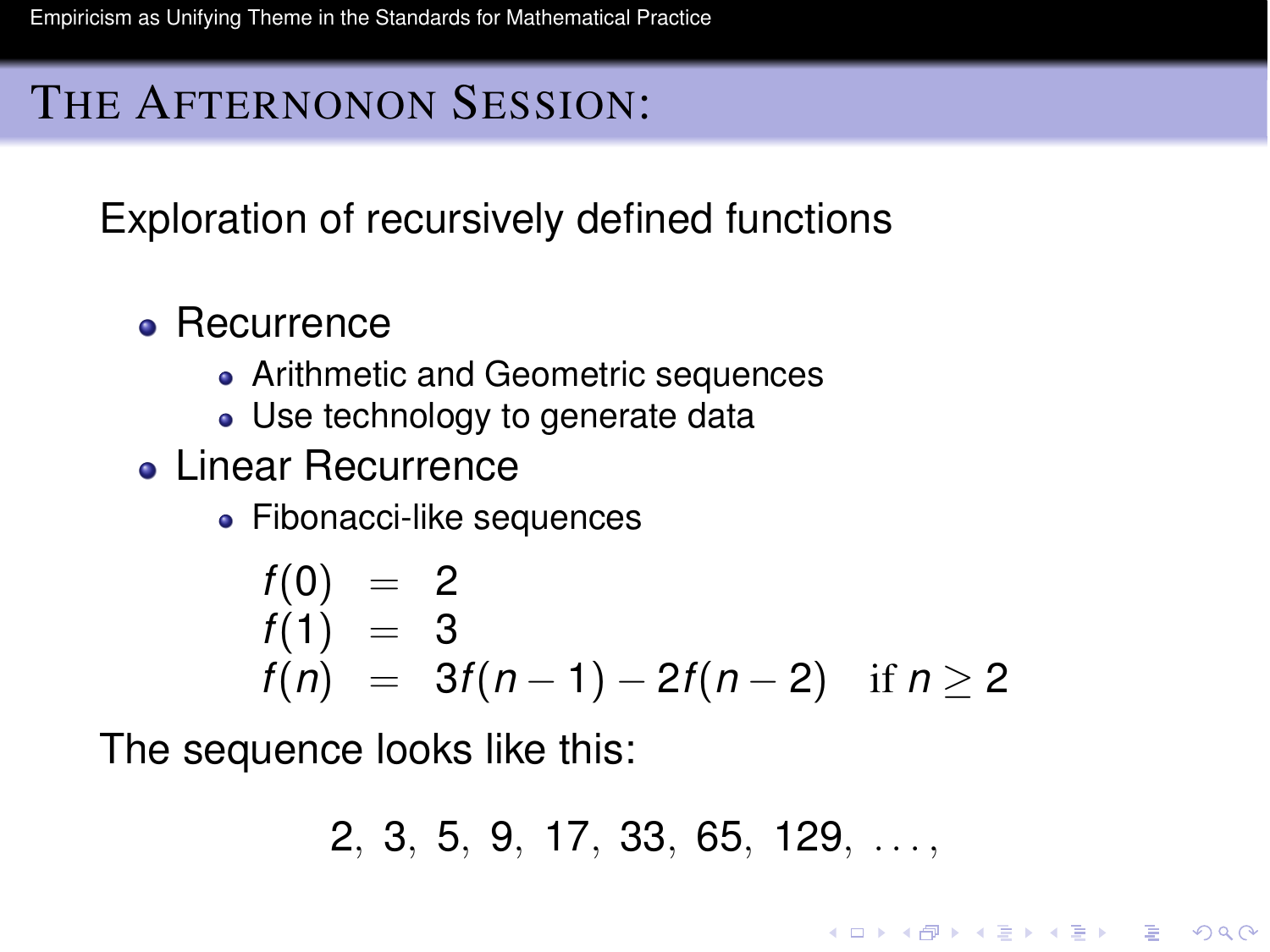# **Sums of Cubes**

**Sums of Cubes**

K ロ ▶ K @ ▶ K 할 ▶ K 할 ▶ .. 할 .. 990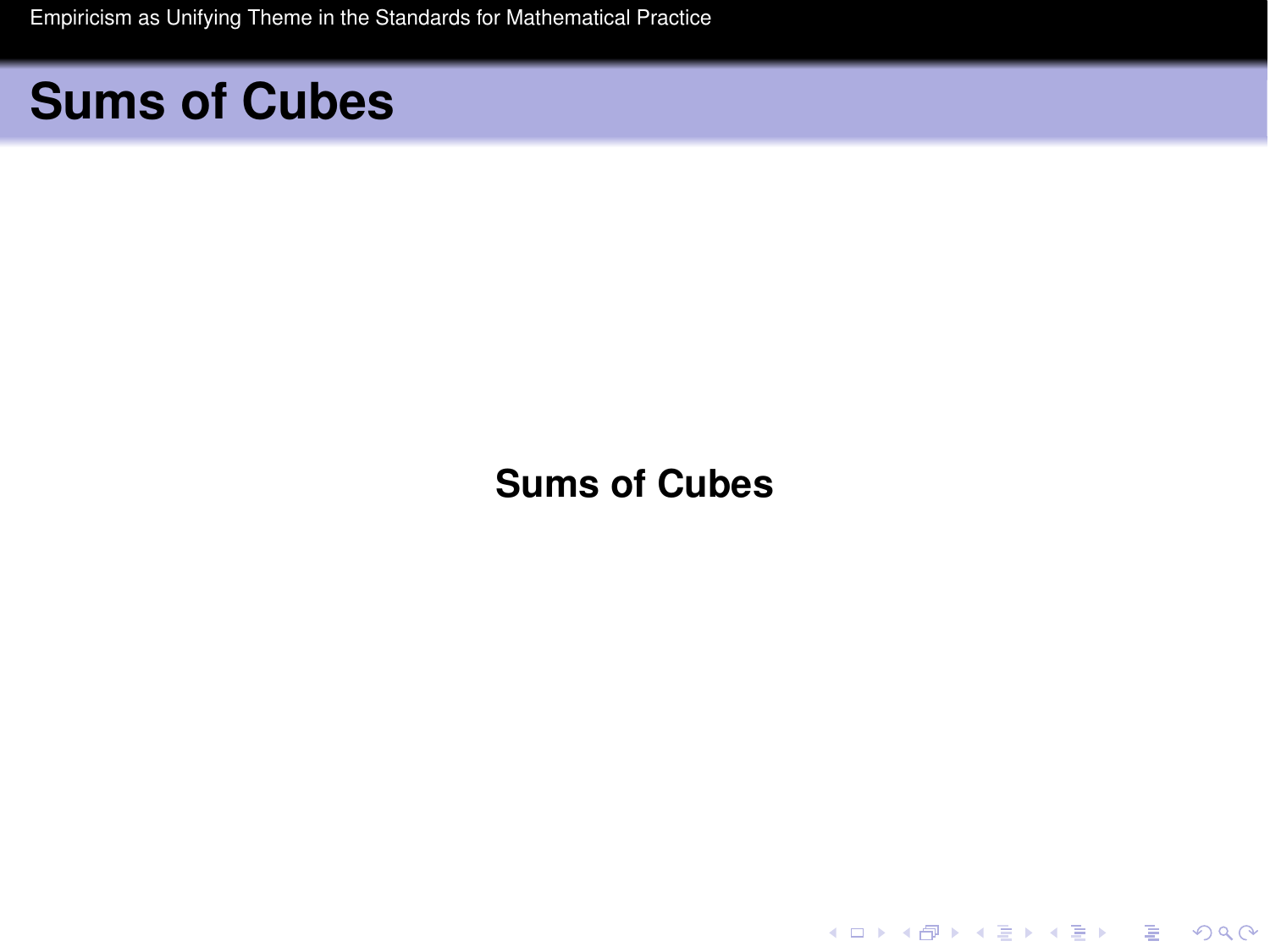$$
1^3 = 1
$$

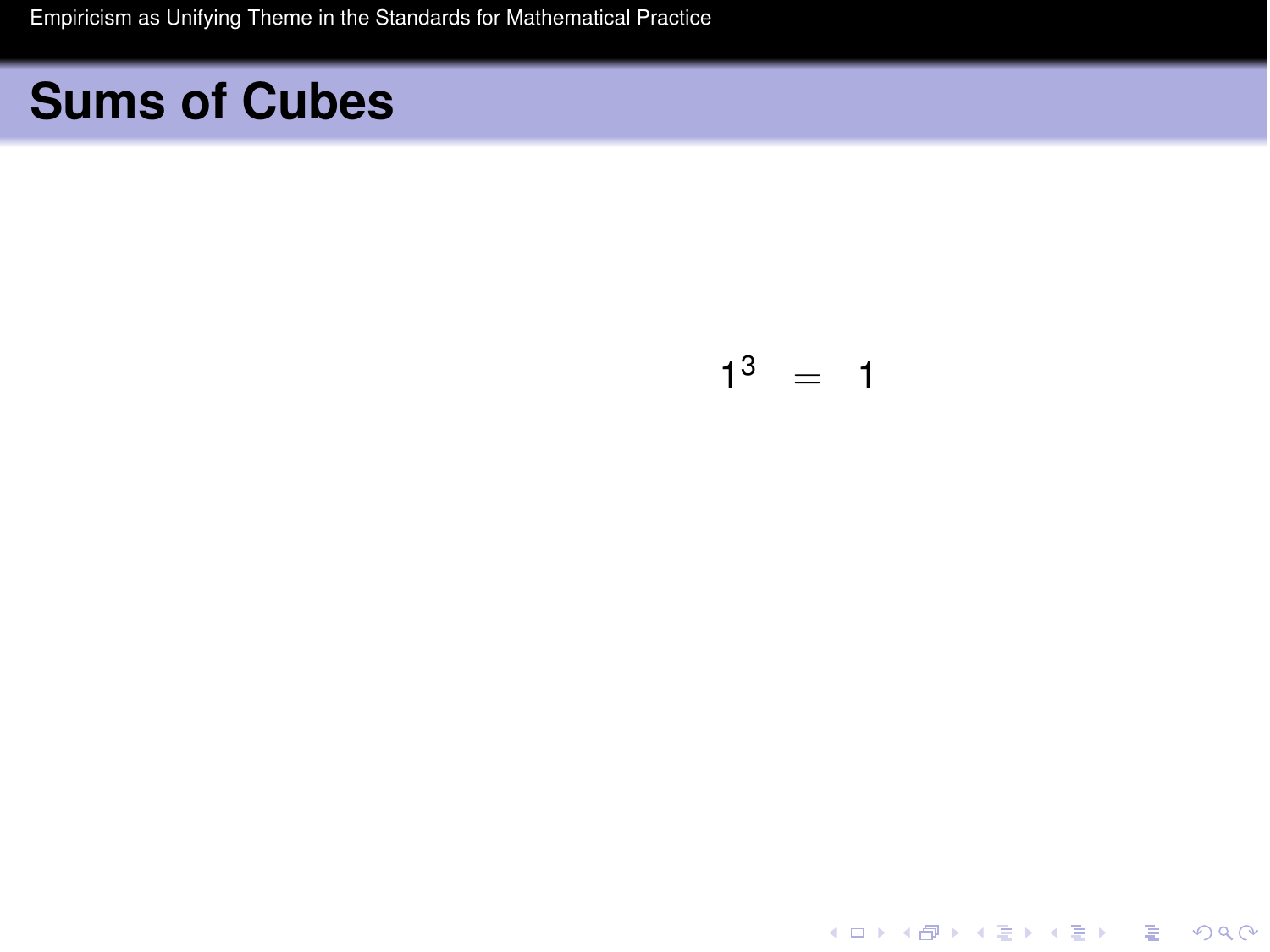$$
\begin{array}{rcl}1^3 & = & 1\\1^3+2^3 & = & 9\end{array}
$$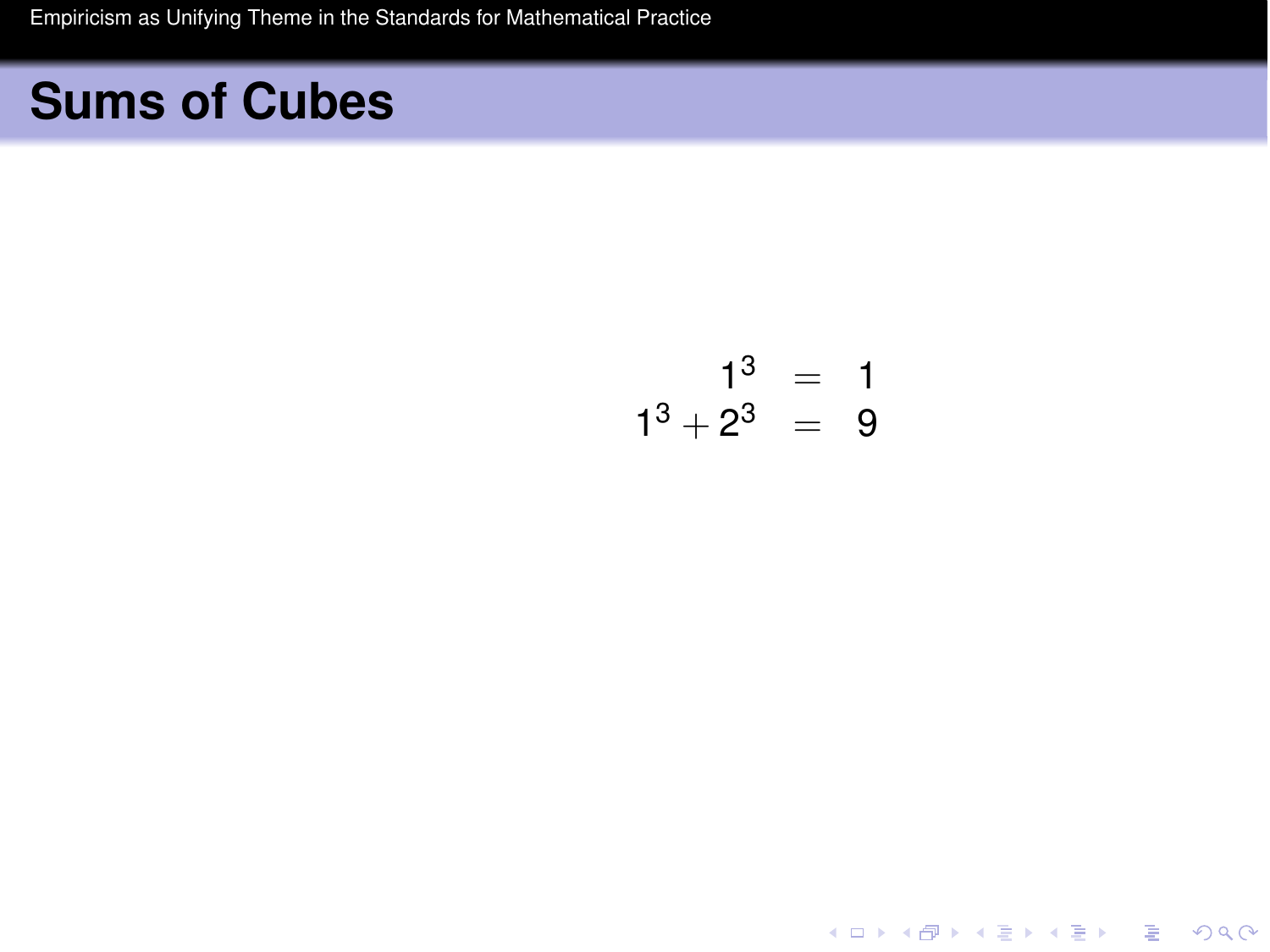$$
1^3 = 1
$$
  
\n
$$
1^3 + 2^3 = 9
$$
  
\n
$$
1^3 + 2^3 + 3^3 = 36
$$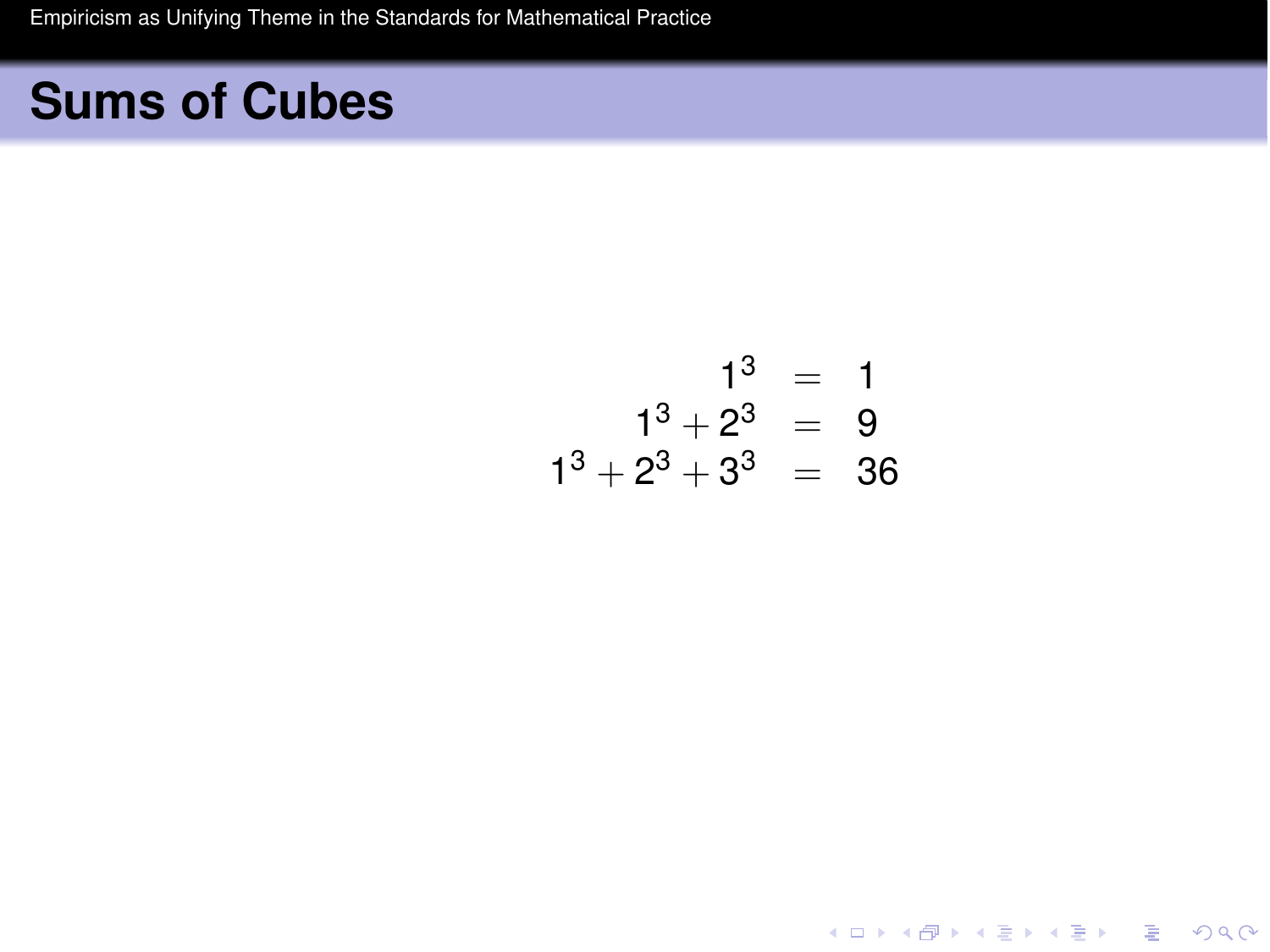$$
13 = 1
$$
  
\n
$$
13 + 23 = 9
$$
  
\n
$$
13 + 23 + 33 = 36
$$
  
\n
$$
13 + 23 + 33 + 43 = 100
$$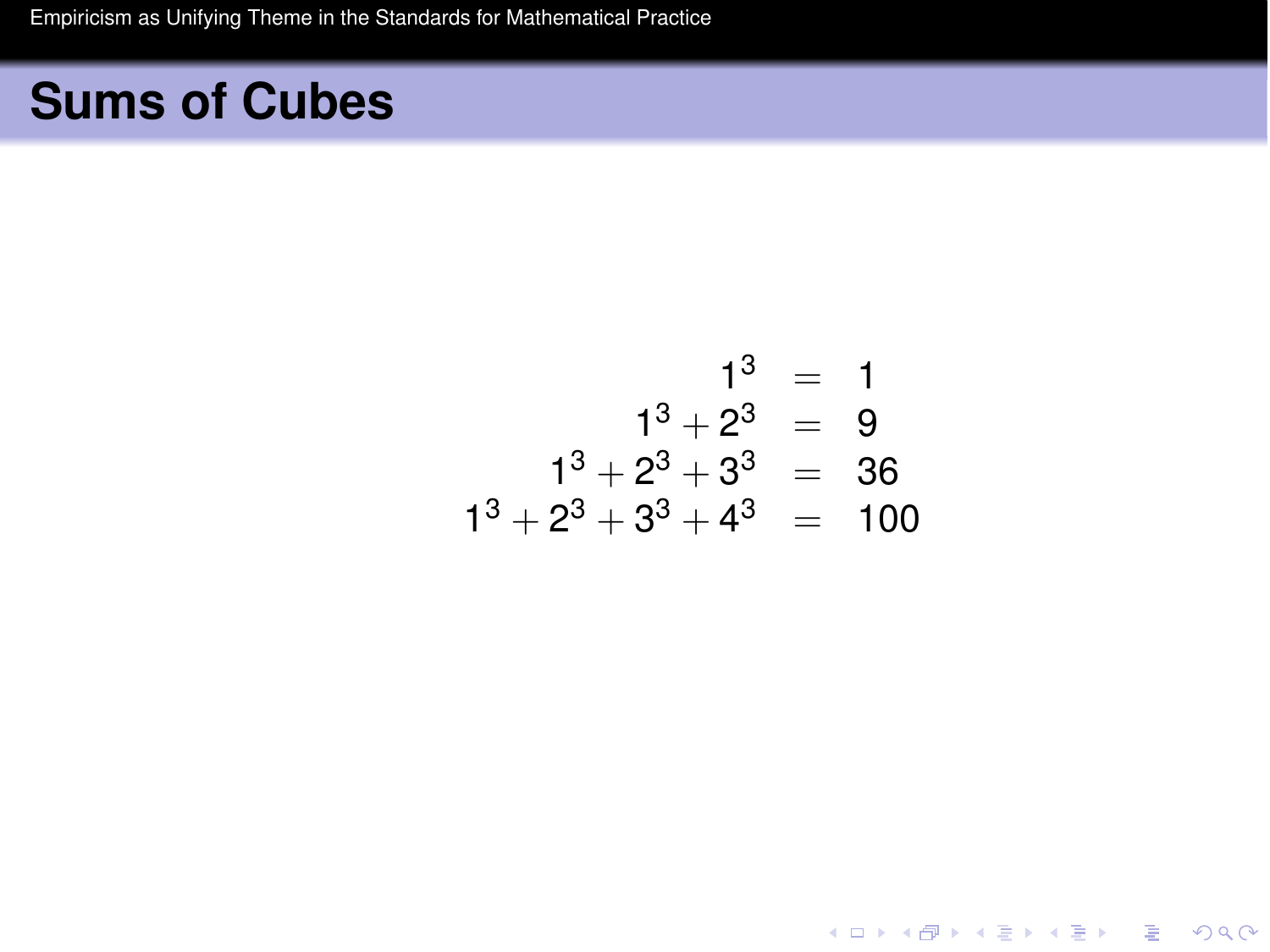$$
13 = 1
$$
  
\n
$$
13 + 23 = 9
$$
  
\n
$$
13 + 23 + 33 = 36
$$
  
\n
$$
13 + 23 + 33 + 43 = 100
$$
  
\n
$$
13 + 23 + 33 + 43 + 53 = 225
$$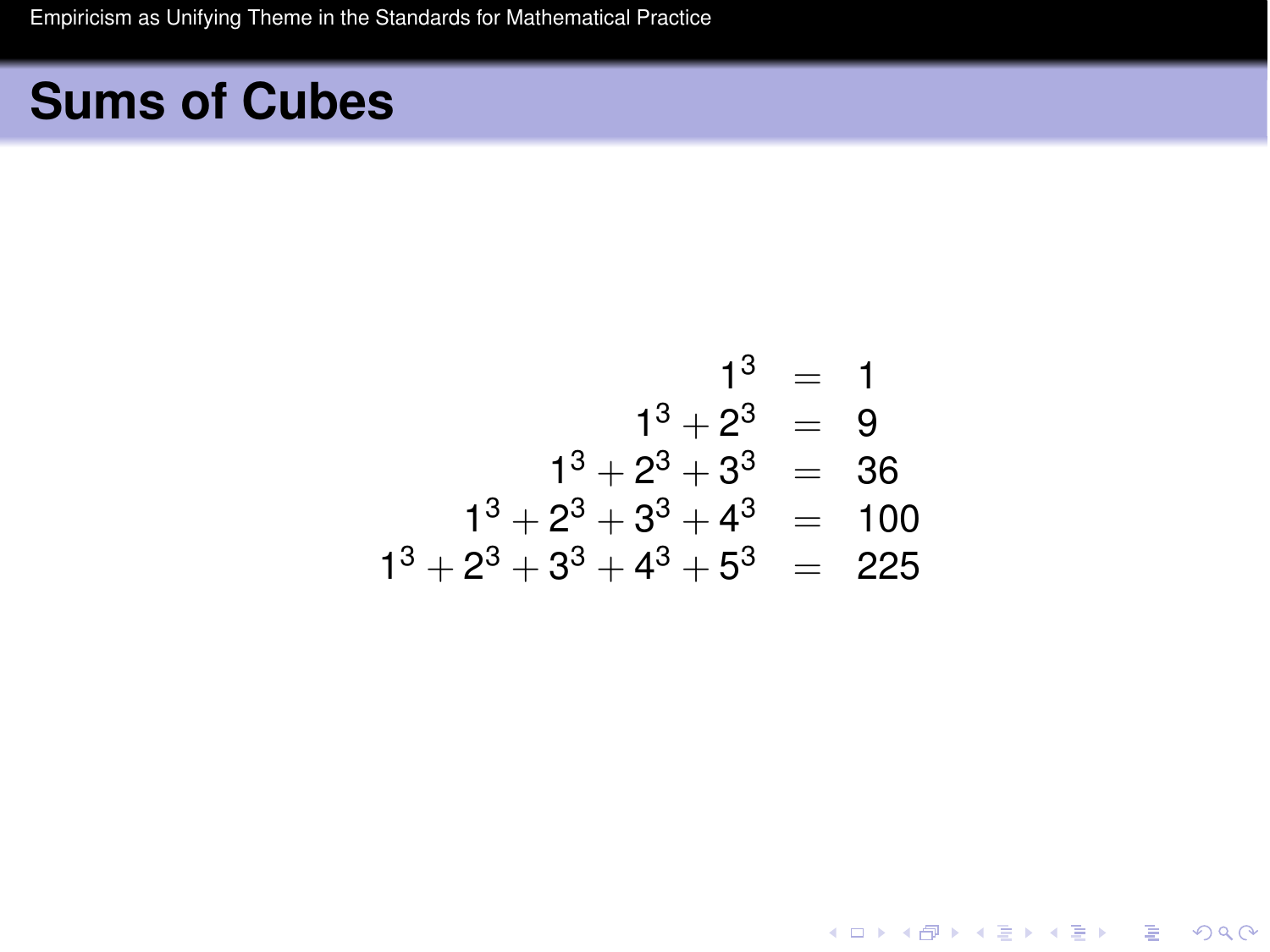$$
13 = 1
$$
  
\n
$$
13 + 23 = 9
$$
  
\n
$$
13 + 23 + 33 = 36
$$
  
\n
$$
13 + 23 + 33 + 43 = 100
$$
  
\n
$$
13 + 23 + 33 + 43 + 53 = 225
$$
  
\n
$$
13 + 23 + 33 + 43 + 53 + 63 = ??
$$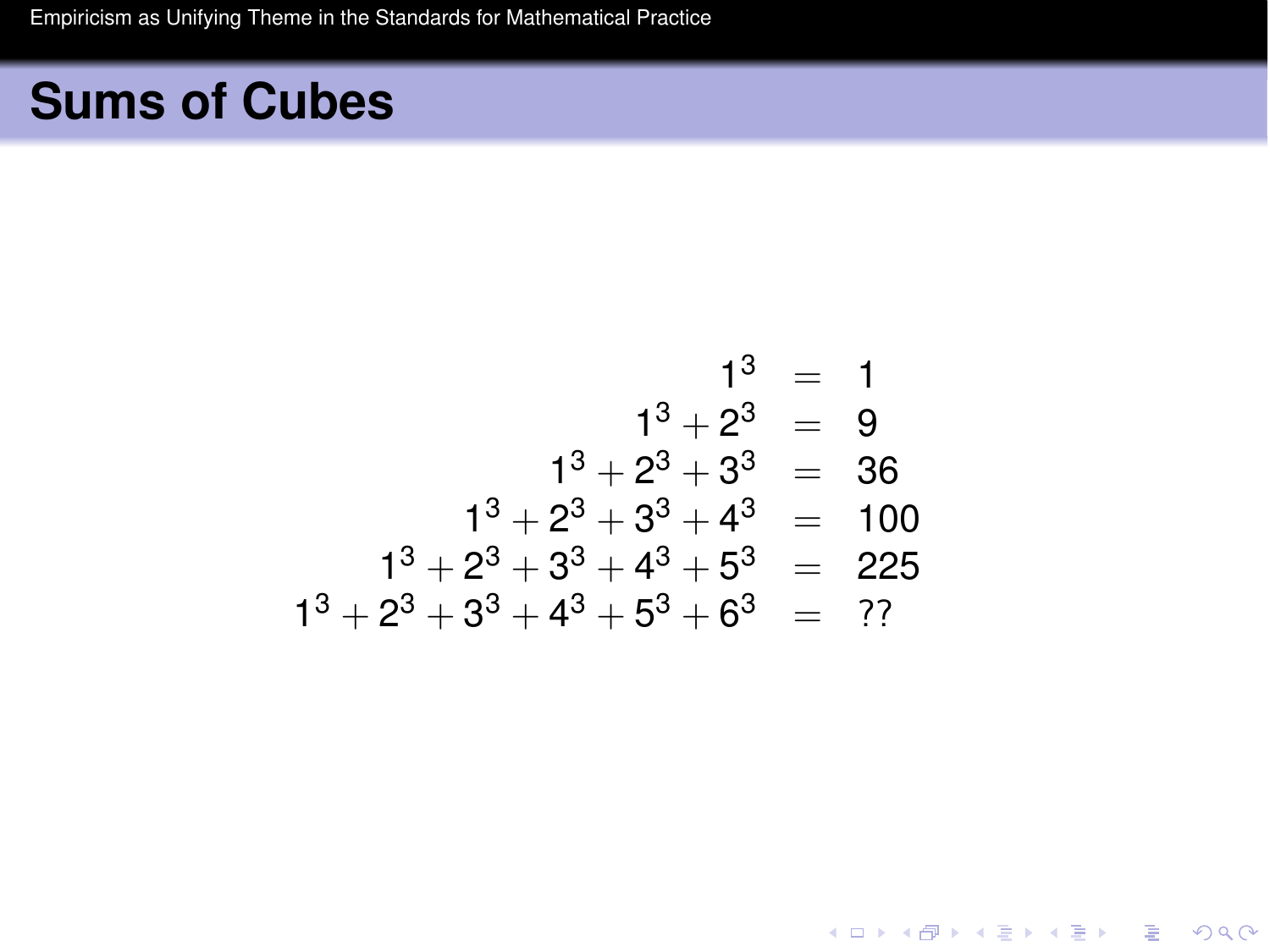$$
13 = 1
$$
  
\n
$$
13 + 23 = 9
$$
  
\n
$$
13 + 23 + 33 = 36
$$
  
\n
$$
13 + 23 + 33 + 43 = 100
$$
  
\n
$$
13 + 23 + 33 + 43 + 53 = 225
$$
  
\n
$$
13 + 23 + 33 + 43 + 53 + 63 = 441
$$
  
\n
$$
13 + 23 + 33 + 43 + 53 + 63 + ... + n3 = ??
$$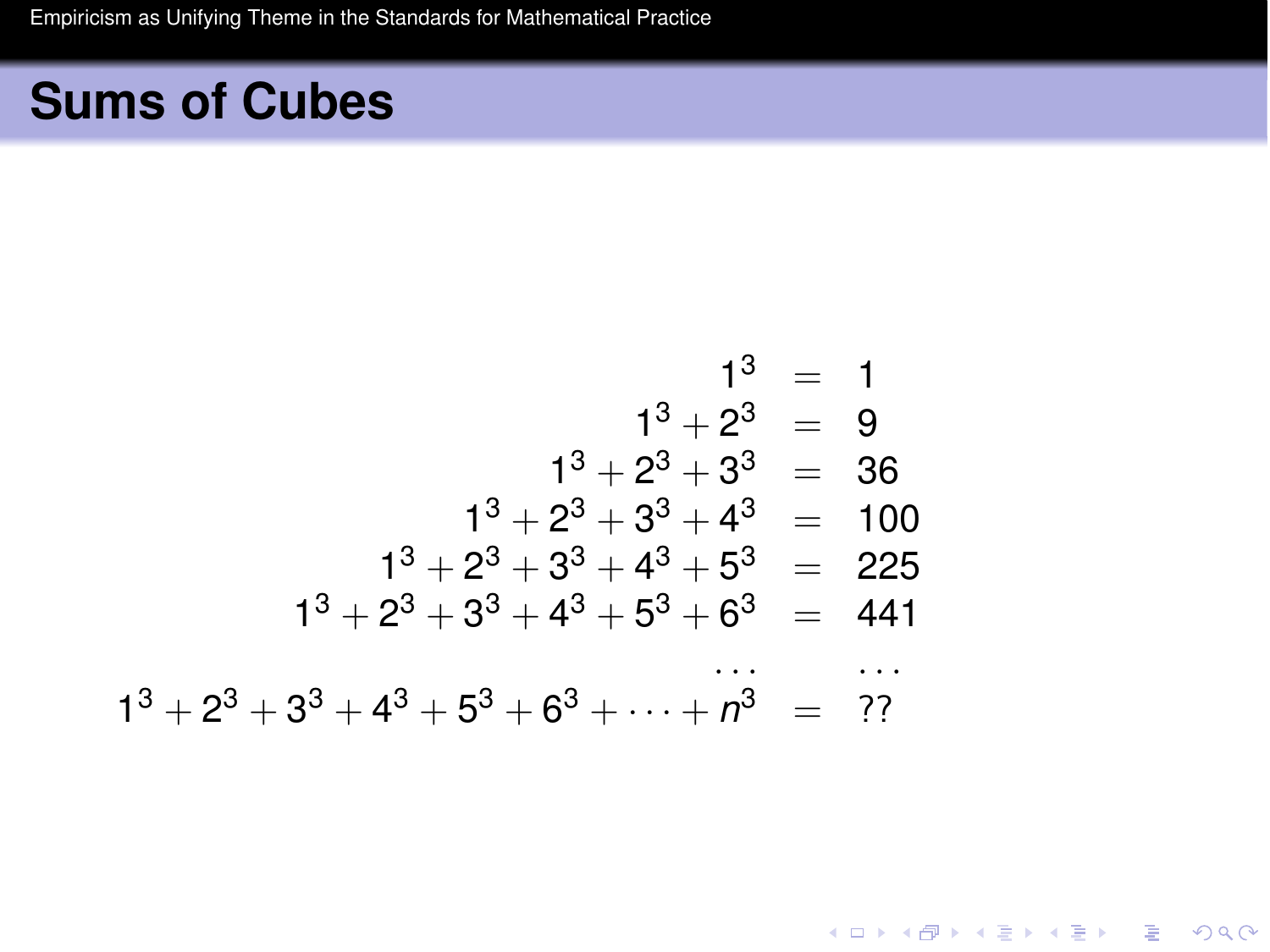$$
1^3 = 1^2
$$
  
\n
$$
1^3 + 2^3 = (1 + 2)^2
$$
  
\n
$$
1^3 + 2^3 + 3^3 = (1 + 2 + 3)^2
$$
  
\n
$$
1^3 + 2^3 + 3^3 + 4^3 = (1 + 2 + 3 + 4)^2
$$
  
\n
$$
1^3 + 2^3 + 3^3 + 4^3 + 5^3 = (1 + 2 + 3 + 4 + 5)^2
$$
  
\n
$$
1^3 + 2^3 + 3^3 + 4^3 + 5^3 + 6^3 = (1 + 2 + 3 + 4 + 5 + 6)^2
$$
  
\n
$$
1^3 + 2^3 + 3^3 + 4^3 + 5^3 + 6^3 + \dots + n^3 = (1 + 2 + 3 + \dots + n)^2
$$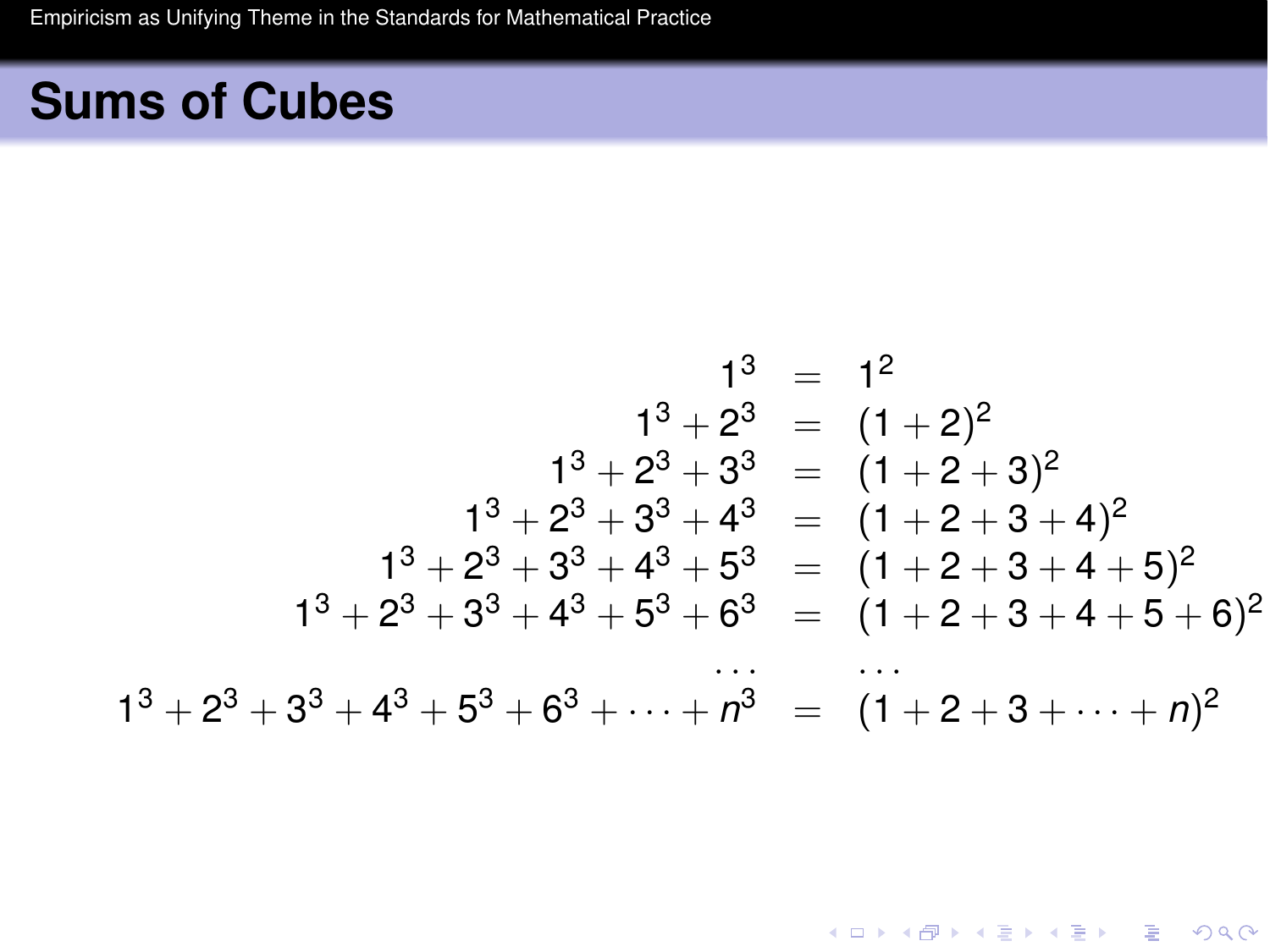### THE HALL OF 20,000 CEILING LIGHTS – CAR TALK

**RAY:** Imagine, if you will, that you have a long, long corridor that stretches out as far as the eye can see. In that corridor, attached to the ceiling are lights that are operated with a pull cord. There are gazillions of them, as far as the eye can see. Let's say there are 20,000 lights in a row. They're all off. Somebody comes along and pulls on each of the chains, turning on each one of the lights. Another person comes right behind, and pulls the chain on every second light. **TOM:** Thereby turning off lights 2, 4, 6, 8 and so on. **RAY:** Right. Now, a third person comes along and pulls the cord on every third light. That is, lights number 3, 6, 9, 12, 15, etcetera. Another person comes along and pulls the cord on lights number 4, 8, 12, 16 and so on. Of course, each person is turning on some lights

and turning other lights off. If there are 20,000 lights, at some point someone is going to come skipping along and pull every 20,000th chain.

When that happens, some lights will be on, and some will be off. Can you predict which ones will be on? Think you know?<br>Make a series are a series and series and series and series and series and series and series and series and se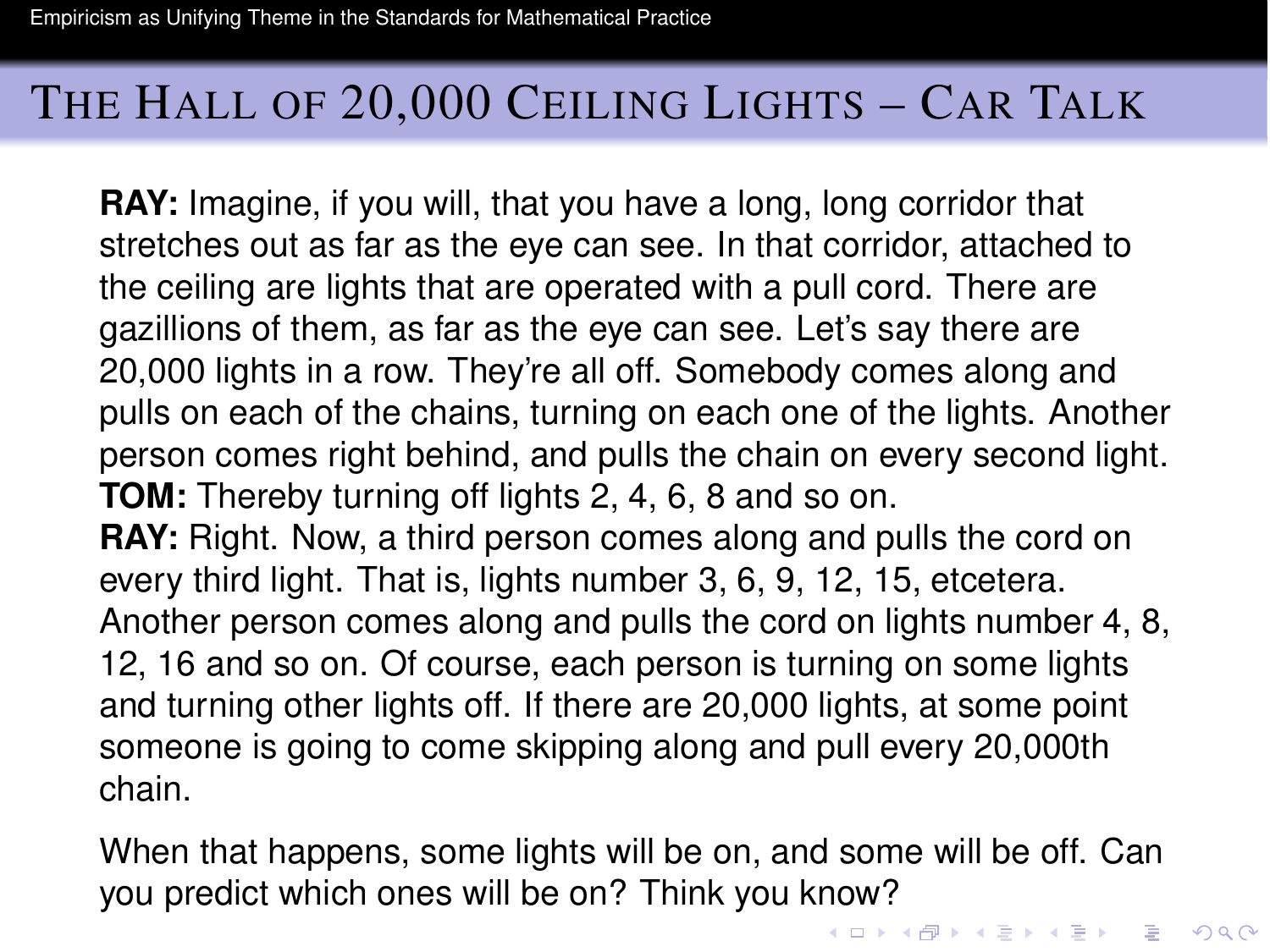# **Decimal Expansions of Rational Numbers**

Every rational number has a decimal expansion that either terminates or is eventually periodic. Find the decimal expansion of each of the following rational numbers:

**KORK ERKER ADAM ADA** 

\n- $$
\frac{1}{3}, \frac{2}{3}
$$
\n- $\frac{1}{7}, \frac{2}{7}, \frac{3}{7}, \frac{4}{7}, \frac{5}{7}, \frac{6}{7}$
\n- $\frac{1}{13}, \frac{2}{13}, \frac{3}{13}, \dots, \frac{12}{13}$
\n- $\frac{1}{89}, \frac{1}{9899}, \frac{1}{998999}, \dots$
\n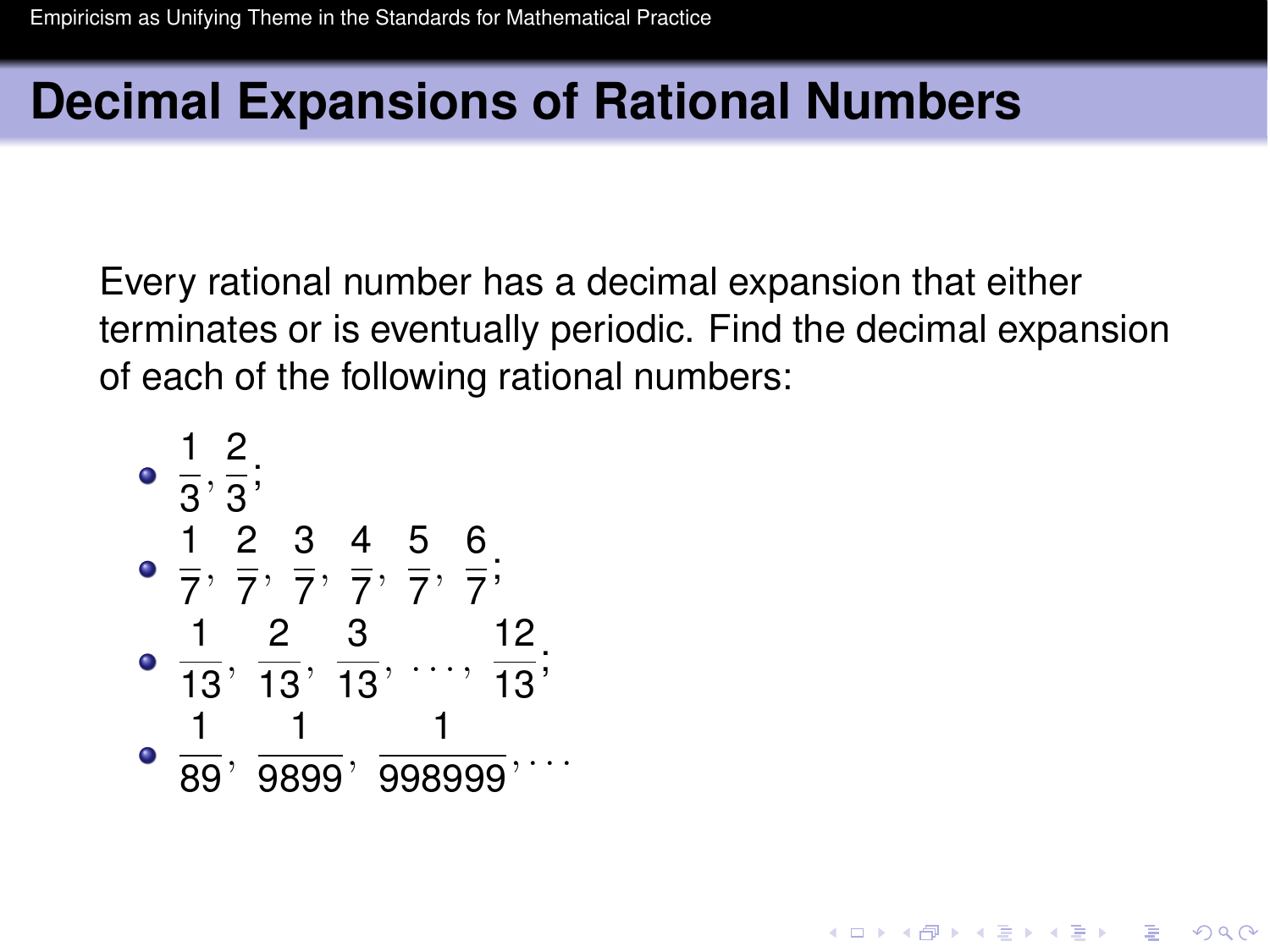# **Pascal's Triangle**



- (1) What is the sum of the entries in the 7th row (i.e. the row at the bottom)? the 6th row? the 5th row? Any conjectures?
- (2) Repeat the above experiment but this time take the alternating sum of each row. What do you see now?
- (3) How many of the entries in the 7th row are odd? How many in the 6th row? the 5th row? Can you guess how many entries of the 100th row of Pascal's triangle are odd? How many entries in the 100th row do you think will be prime to 3? to 5? What's going on? And A B A E A E A  $\Rightarrow$

 $2990$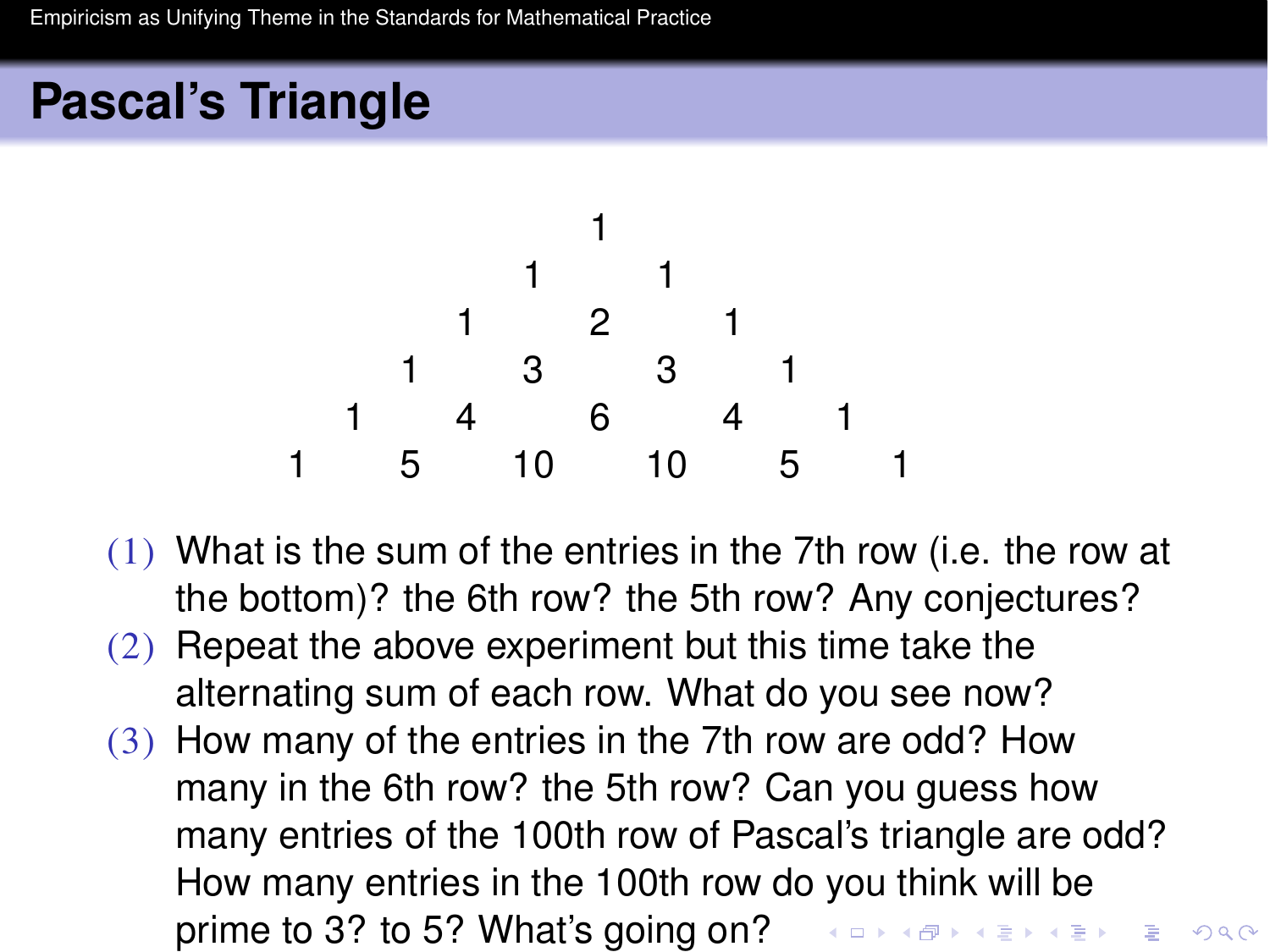# **A Problem from George Polya**

**ABRACADABRA**: In how many ways can one spell out "ABRACADABRA" by traversing the following diamond, always going from one letter to an adjacent one?